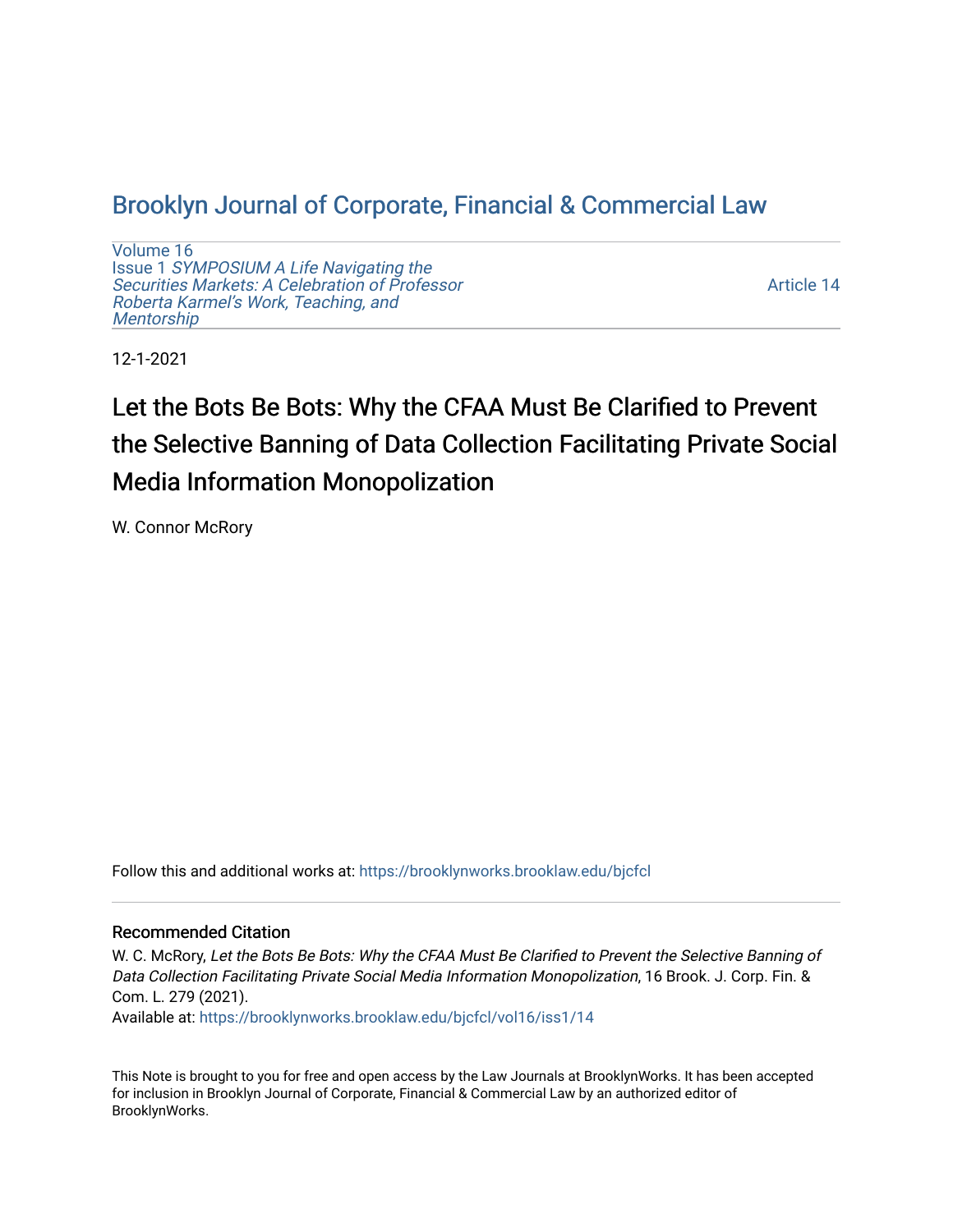# LET THE BOTS BE BOTS: WHY THE CFAA **MUST BE CLARIFIED TO PREVENT THE SELECTIVE BANNING OF DATA COLLECTION FACILITATING PRIVATE SOCIAL MEDIA INFORMATION MONOPOLIZATION**

#### **ABSTRACT**

In September 2019, the United States Court of Appeals for the Ninth Circuit granted plaintiff-startup hiQ Labs a preliminary injunction allowing it to "bot scrape" off of defendant-social networking service LinkedIn's public profiles without triggering liability under Section  $1030(a)(2)(C)$  of the Computer Fraud & Abuse Act (CFAA) for accessing a website "without authorization." Differing judicial interpretations demonstrate the lack of clarity as to the legality of third-party bot scraping against the website owner's consent, which causes irreparable harm to businesses that rely on such practices to operate, and antitrust issues when website owners like LinkedIn and Facebook can selectively ban third-parties from collecting data on their public websites for their own private gain, while facing no comparable competition. Further, while hiQ Labs received a favorable result in the Ninth Circuit, that decision has since been vacated by the Supreme Court, and hiQ Labs ceased business operations in 2018. Hence, the tumultuous litigation's fatal business impact on hiQ Labs creates a blueprint for how other social media sites can hamstring smaller private companies' bot scraping on their sites through lengthy litigation. Thus, this Note proposes that Congress clarify the CFAA by (1) allowing any public social media profile data viewable without a log-in to be free of CFAA liability; and (2) for public profile data that can only be viewed after passing through a log-in threshold, triggering CFAA liability only if the data being collected isn't accessible after merely creating an account. Therefore, information that can be accessed by anyone with internet access, whether fully public or viewable after easily creating an account on the site, should be deemed public information that private social media companies have no authority to prevent collection of under the CFAA.

#### **INTRODUCTION**

Social media has irreversibly changed how society has functioned. For better or worse, in the past fifteen years, the percentage of Americans using at least one social media platform has jumped from  $5\%$  to  $72\%$ , with an

<sup>1.</sup> See Social Media Fact Sheet, PEW RESEARCH CENTER, (Apr. 7, 2021), https://www.pew research.org/internet/fact-sheet/social-media/.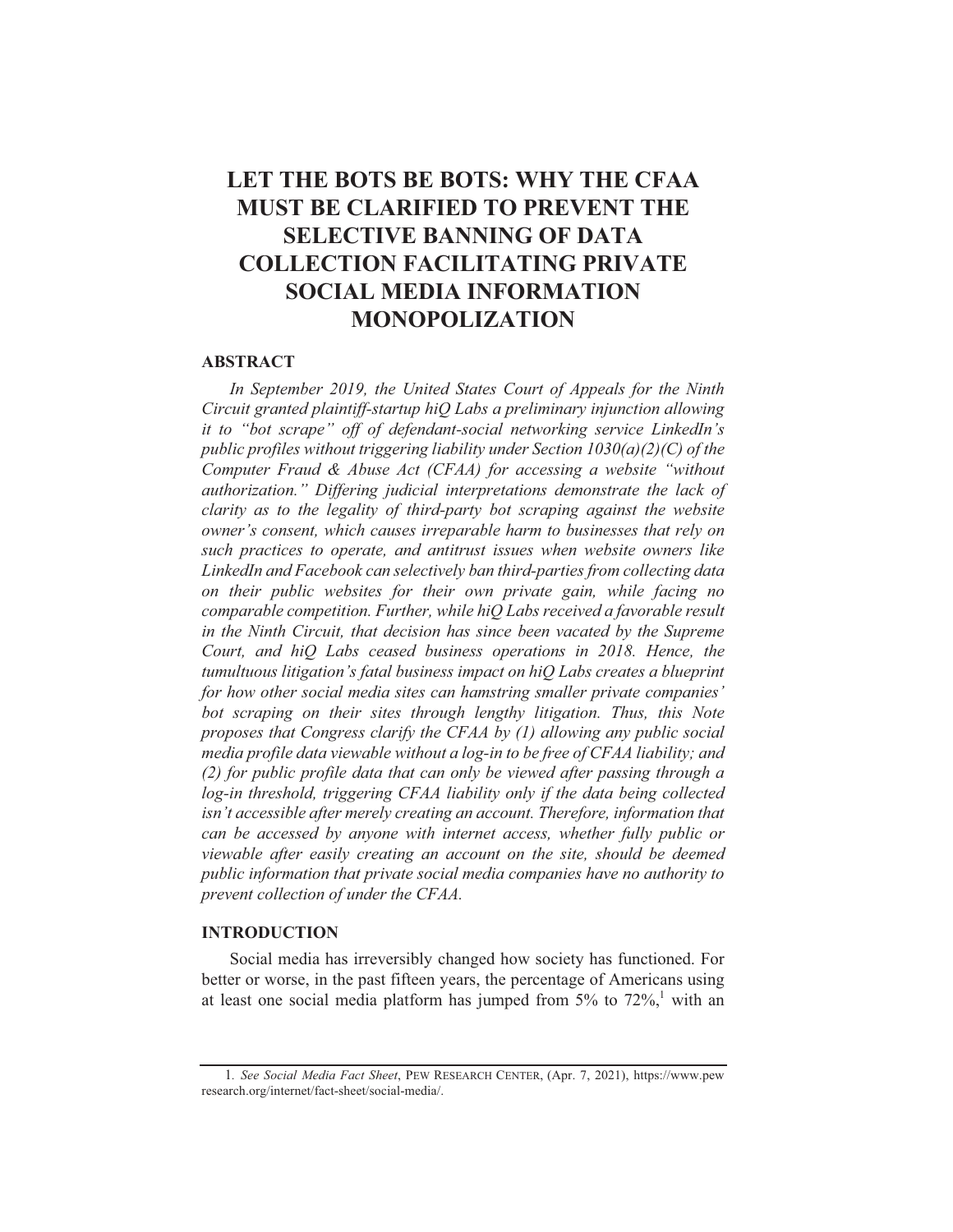estimated 223 million Americans maintaining a social media presence.<sup>2</sup> With such a large portion of the population using these platforms, and only a handful of dominant platforms,<sup>3</sup> many advocate that private social media companies should be regulated as public utilities, or broken up into "smaller" component parts" via antitrust laws  $-$  in short, the answer is government intervention.<sup>4</sup> These arguments are often reasonable reactions to salacious social media scandals involving election tampering, misinformation campaigns, hate speech, and data privacy violations.<sup>5</sup> While those scandals rightfully provoke public outrage and warrant a regulatory response, many other issues must be addressed to properly confront the disruptive cultural and economic impacts of social networks.

Particularly, Congress must address how social media companies can control who uses the data on their platforms. Specifically, when data collectors are selectively banned from collecting public data on the platforms for legitimate business purposes, those firms are in jeopardy of going out of business and the social media company has the unique opportunity to use the public data for its own business purposes.<sup>6</sup> Because many of these social media companies lack true competitors in the marketplace, this private policing of data collection on social media platforms "risks the possible" creation of information monopolies that would disserve the public interest."

The issue of social media companies selectively banning data collection on their platforms and websites generally has been resolved in the courts by interpreting the anti-hacking federal Computer Fraud and Abuse Act (CFAA).<sup>8</sup> Particularly relevant is the 1996 amended section, 18 U.S.C.  $1030(a)$ , which states in relevant part, "(a) Whoever. . . (2) intentionally accesses a computer without authorization or exceeds authorized access, and thereby obtains— $\ldots$  (C) information from any protected computer;" is subject to civil or criminal liability under the statute,<sup>9</sup> meaning private website owners can bring CFAA claims aimed at enjoining data collectors

<sup>2.</sup> See J. Clement, Percentage of U.S. population who currently use any social media from 2008 to 2021, STATISTA (April 14, 2021), https://www.statista.com/statistics/273476/percentage-of -us-population-with-a-social-network-profile/.

<sup>3.</sup> See Social Media Fact Sheet, supra note 1 (see "Which social media platforms are most common" chart, which lists only the following 11 platforms: Facebook, Pinterest, Instagram, LinkedIn, Twitter, Snapchat, YouTube, WhatsApp, Reddit, TikTok, and Nextdoor).

<sup>4.</sup> Alex Rochefort, Regulating Social Media Platforms: A Comparative Policy Analysis, 25 COMM. L. POL'Y 225, 237 (2020) (see Table 2 of Mr. Rochefort's note, which discusses policy proposals for social media regulation).

<sup>5.</sup> See id. at 226.

<sup>6.</sup> See hiQ Labs, Inc. v. LinkedIn Corp., 938 F.3d 985, 992-93 (9th Cir. 2019) (describing the May 2017 cease-and-desist letter and hiQ's CEO asserting that "[i]f LinkedIn prevails... hiQ would have to 'lay off most if not all its employees, and shutter its operations'").

<sup>7.</sup> Id. at 1005.

<sup>8.</sup> See Andrew Sellars, Twenty Years of Web Scraping and the Computer Fraud and Abuse Act, 24 B.U. J. SCI. & TECH. L. 372, 375 (2018) (Sellars states, "Web scraping has proliferated beneath the shadow of the federal antihacking statute, the Computer Fraud and Abuse Act (CFAA).")

<sup>9. 18</sup> U.S.C. § 1030(a)(2)(C) (2018).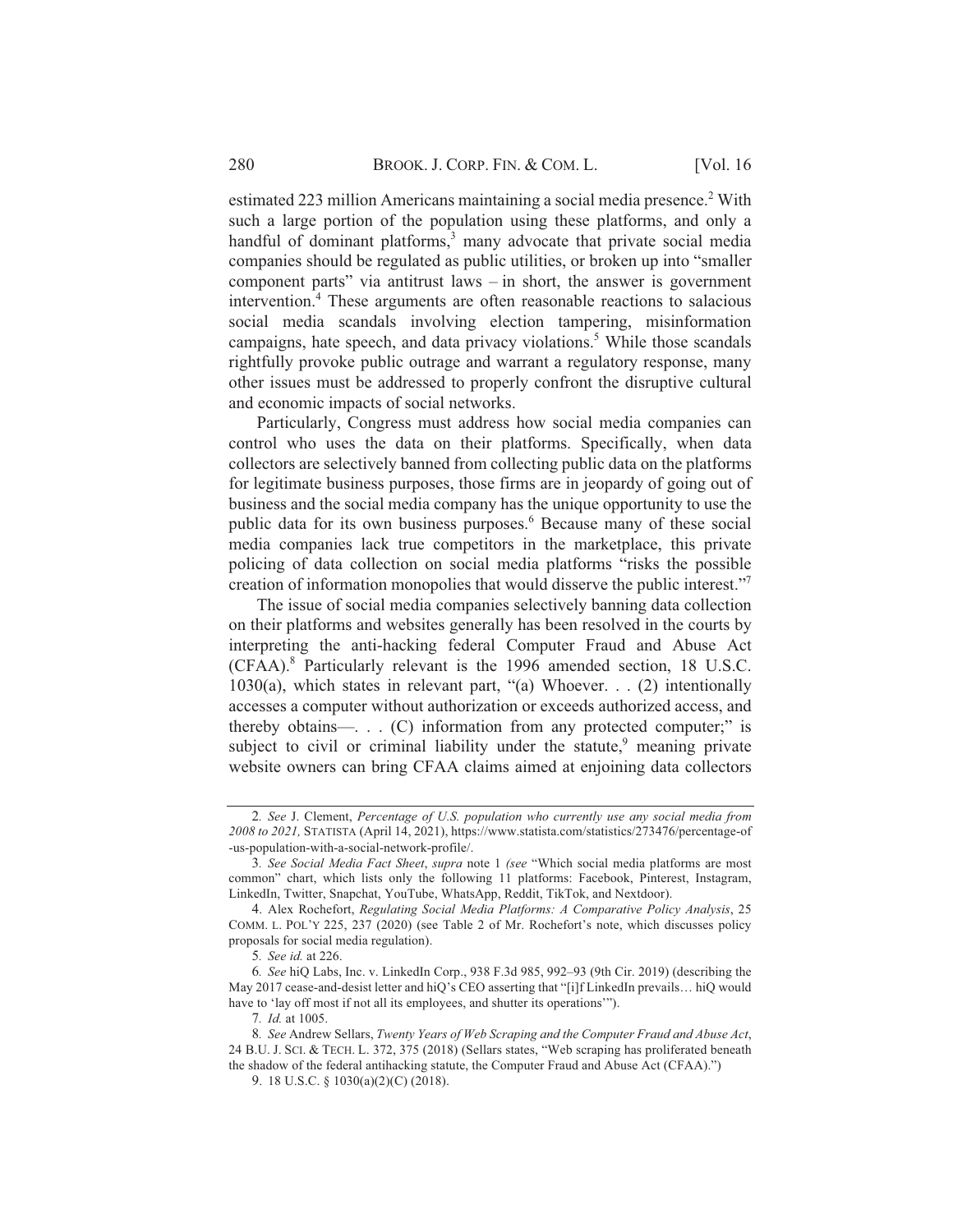using bot scraping from collecting public website data.<sup>10</sup> With the CFAA term "without authorization" left undefined,<sup>11</sup> the courts have attempted to find a middle ground between two extreme interpretations in CFAA claims against data collectors: (1) a "bright-line rule" or code-based approach, which only imposes CFAA liability if the data collector hacks or "bypasses a password gate," or (2) consider "without authorization" to impose CFAA liability on any website users violating the website's terms of service, not just hackers, i.e., a contract-based approach.<sup>12</sup> The lack of legislative clarity provides judges with discretion, which if used imprudently, can allow social media companies to selectively ban data analytics firms from collecting public data.

Currently, a prolonged battle reaching the three main levels of the federal judicial system questions the substantial control social media companies have over their platforms' data.<sup>13</sup> The action, *hiQ Labs, Inc. v. LinkedIn Corp.*, involves the professional social networking company LinkedIn Corporation (LinkedIn),  $14$  a wholly owned subsidiary of Microsoft,  $15$  and startup hiQ Labs, Inc. (hiQ).<sup>16</sup> In short, LinkedIn attempted to selectively ban data analytics firm hiQ from deploying automated bots (bot scraping) to aggregate and analyze public information from LinkedIn profiles "to provide hiQ's clients with insights about their employees' skills and their likelihood of being poached by competitors, which hiQ calls "people analytics."<sup>417</sup> While only about 28% of the U.S. population uses LinkedIn,<sup>18</sup> hiQ argues that "LinkedIn has willfully acquired and maintained monopoly power in the relevant markets for professional social networking platforms."<sup>19</sup> Thus, hiQ

<sup>10.</sup> See hiO Labs, 938 F.3d at 1000 (discussing the CFAA's anti-hacking origin and its 1996) amendment, which added section  $1030(a)(2)(C)$  to the CFAA).

<sup>11.</sup> EF Cultural Travel BV v. Explorica, Inc., 274 F.3d 577, 582 n.10 (1st Cir. 2001).

<sup>12.</sup> Michael J. O'Connor, The Common Law of Cyber-Trespass, 85 BROOK. L. REV. 421, 422  $(2020).$ 

<sup>13.</sup> See LinkedIn Corp. v. hiQ Labs Inc., SCOTUSBLOG, https://www.scotusblog.com/casefiles/cases/linkedin-corp-v-hiq-labs-inc/ (last visited Dec. 24, 2020).

<sup>14.</sup> See LinkedIn Defends Certiorari Petition in Bot-Scraping, Unauthorized Access Dispute, 22-6 MEALEY'S LITIG. REP. CYBER TECH & E-COM. 13 (2020).

<sup>15.</sup> See hiQ Labs, Inc. v. LinkedIn Corp., 273 F. Supp. 3d 1099, 1103 (N.D. Cal. 2017), aff'd and remanded, 938 F.3d 985 (9th Cir. 2019).

<sup>16.</sup> Court Rules Startup May Collect Data from LinkedIn Profiles, ASSOCIATED PRESS (Sept. 9, 2019) https://apnews.com/article/1e1cacd92df74f48846e8bce5237b97d.

<sup>17.</sup> LinkedIn Defends Certiorari Petition, supra note 14.

<sup>18.</sup> See Social Media Fact Sheet, supra note 1 (see "Which social media platforms are most common" chart, which indicates that the percentage of Americans using LinkedIn has modestly risen from 16% to 28% from 2012 to 2020). 28% of the U.S. population is about 93,171,285 people according to the U.S. Census Bureau. See U.S. and World Population Clock, U.S. CENSUS BUREAU, https://www.census.gov/popclock/ (last accessed Sept. 17, 2021) (indicating that the current U.S. population is an estimated 332,754,590).

<sup>19.</sup> hiQ Labs, Inc. v. LinkedIn Corp., 485 F. Supp. 3d 1137, 1147 n.3 (N.D. Cal. 2020). LinkedIn lacks any serious competitors in the professional social networking market. See Jörgen Sundberg, Why Doesn't LinkedIn Have Any Serious Competitors?, UNDERCOVER RECRUITER, https:// theundercoverrecruiter.com/linkedin-competitors/ (last visited Sept. 9, 2021).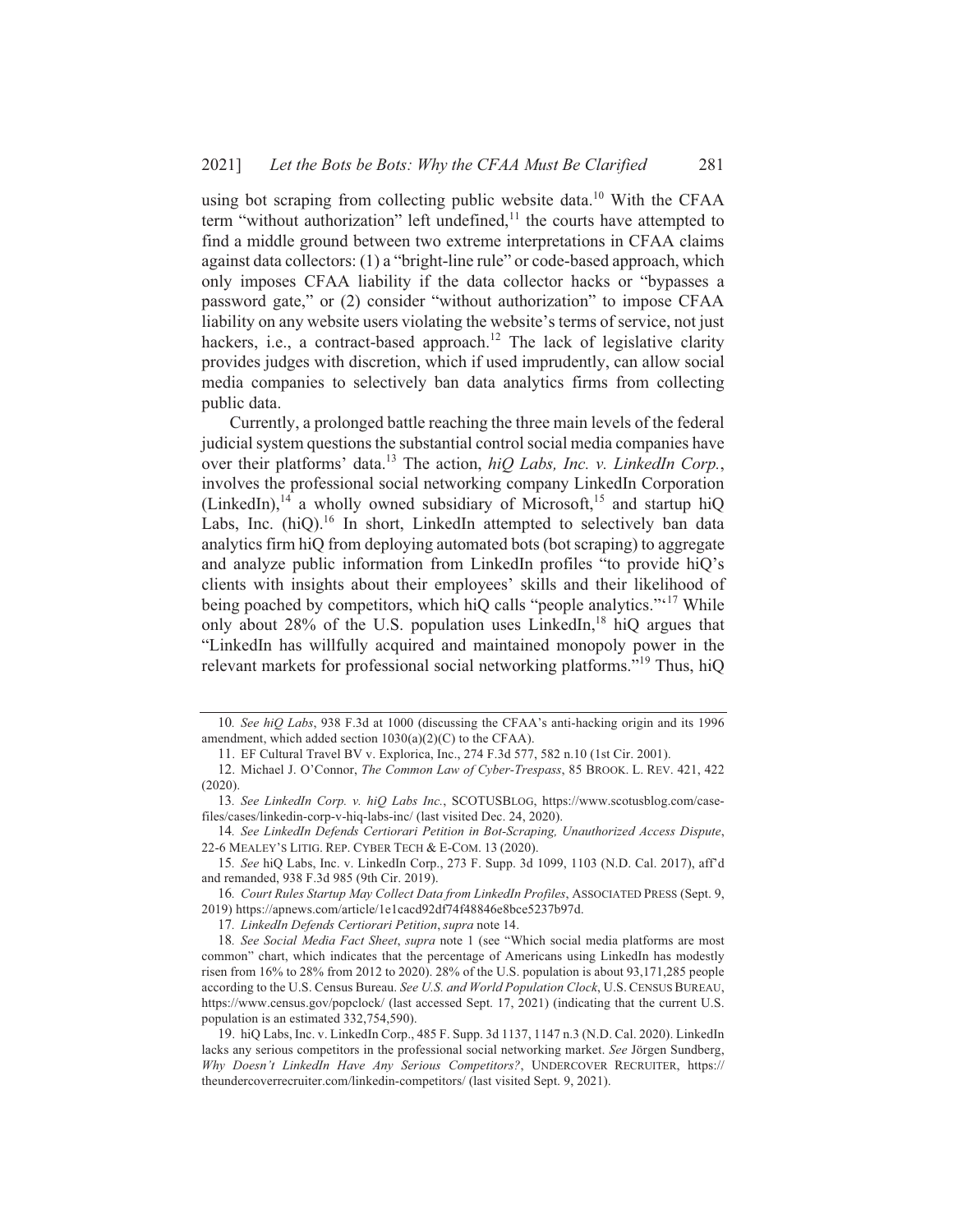argues there are no other platforms where it can collect the data to make its people analytics products.<sup>20</sup>

Bot scraping is "the retrieval of content posted on the World Wide Web through the use of a program other than a web browser or an application programming interface. . . done through a computer script that will send tailored queries to websites... to extract material across an array of websites or a large collection of material from a specific website."<sup>21</sup> The technology is practiced by investment advisers,  $22$  academic researchers, journalists, and more.<sup>23</sup> Bot scraping can be used for many arguably positive purposes, including to "preserve websites, help identify and extract data for analysis, enable consumers to find deals and discounts in online services,"<sup>24</sup> and arguably negative purposes, including enabling "an invasion of one's sense of privacy... facilitat[ing] copyright infringement at scale... or help[ing] people cheat in online trivia games."<sup>25</sup>

Some could argue hiQ isn't a sympathetic party and LinkedIn is within its rights as a private company to selectively ban bot scraping.<sup>26</sup> However, the facts of this case demonstrate the pitfalls of providing private companies with such legal cover.<sup>27</sup> For instance, LinkedIn attempted to ban hiQ while launching a similar people analytics product using similar bot scraping methods.<sup>28</sup> Since May 2017, when LinkedIn sent hiQ a cease-and-desist letter that intended to ban hiQ from bot scraping, the very existence of hiQ's business has been at the mercy of the courts.<sup>29</sup> Because the existence of hiQ and its employees' jobs were on the line as soon as this dispute began,<sup>30</sup> hiQ

23. See Sellars, supra note 8, at 372-73.

25. *Id.* at 374-75.

<sup>20.</sup> See hiQ Labs, Inc. v. LinkedIn Corp., 938 F.3d 985, 993 (9th Cir. 2019).

<sup>21.</sup> Sellars, *supra* note 8, at 373-74.

<sup>22.</sup> See Peter D. Greene, Benjamin Kozinn, & Robert J. Menendez, Is the Internet Public? A Review of the Ninth Circuit's Decision in hiQ Labs, Inc. v. LinkedIn Corporation, LOWENSTEIN SANDLER LLP (Sept. 16, 2019), https://www.lowenstein.com/news-insights/publications/clientalerts/is-the-internet-public-a-review-of-the-ninth-circuit-s-decision-in-hiq-labs-inc-v-linkedincorporation-investment-management.

<sup>24.</sup> Id. at 374.

<sup>26.</sup> See Reply Brief for Petitioner, *LinkedIn Corp. v. hiO Labs, Inc.* (No. 19-1116), at 9, https://www.supremecourt.gov/DocketPDF/19/19-1116/147933/20200716141411953 19-1116% 20-%20Cert%20Reply.pdf (where LinkedIn argues that "any use by LinkedIn of member data is limited by LinkedIn's User Agreement and Privacy Policy").

<sup>27.</sup> See hiQ Labs, 938 F.3d at 1005 (where the court states that allowing "LinkedIn free rein to decide...who can collect and use data... publicly available to viewers... risks the possible creation of information monopolies that would disserve the public interest").

<sup>28.</sup> Id. at 991-992. The similar product is Talent Insights, which LinkedIn launched in October 2017, strikingly resemblant to hiQ's Keeper product. See Eric Owski, LinkedIn's New Talent Solution Gives You the Insights to Get Ahead, LINKEDIN TALENT BLOG (Oct. 4, 2017), https://business.linkedin.com/talent-solutions/blog/product-updates/2017/announcing-linkedintalent-insights.

<sup>29.</sup> See hiQ Labs, 938 F.3d at 993 (describing the May 2017 cease-and-desist letter).

<sup>30.</sup> See id. (hiQ's CEO asserted that "[i]f LinkedIn prevails... hiQ would have to "lay off most if not all its employees and shutter its operations."").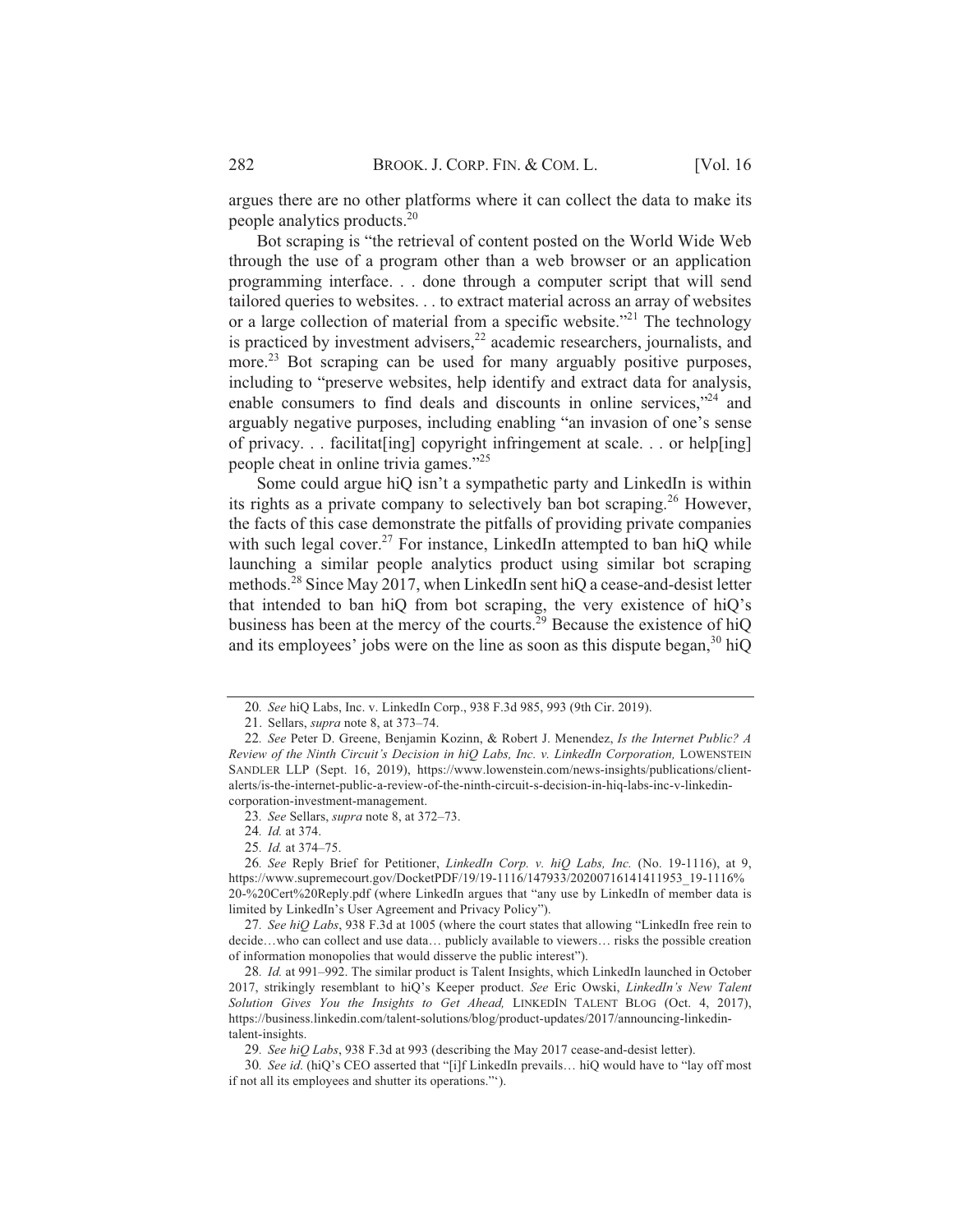claims LinkedIn engaged in irreparable harm to its business and tortious interference of contracts between hiQ and its clients.<sup>31</sup> Further, LinkedIn's anti-competitive behavior prompted hiO to argue multiple antitrust-related claims. $32$ 

The Ninth Circuit Court of Appeals shares the business competition concerns. In September 2019, the Ninth Circuit Court of Appeals affirmed a Northern District of California decision granting hiQ a preliminary injunction enjoining LinkedIn from selectively banning hiQ bots.<sup>33</sup> Most strikingly, Judge Marsha S. Berzon's opinion expresses fears of treating social media companies as the owners of the data on their platforms.<sup>34</sup> Judge Berzon noted, "giving companies like LinkedIn free rein to decide, on any basis, who can collect and use data—data that the companies do not own, that they otherwise make publicly available to viewers, and that the companies themselves collect and use—risks the possible creation of information monopolies that would disserve the public interest."<sup>35</sup> Proclaiming that LinkedIn does not own the data on its platform prompts a policy question: if anyone with a computer can collect a piece of data, should anyone be able to own it?<sup>36</sup>

While the opinion of Judge Berzon is impactful, it is reversible and only affirms a preliminary injunction.<sup>37</sup> It is not a permanent enjoinment of LinkedIn's destructive anti-competitive behavior.<sup>38</sup> Nor does it hold the weight of statutory law. In fact, the Supreme Court vacated the Ninth Circuit's 2019 holding and remanded the case back to the Ninth Circuit to reevaluate,<sup>39</sup> and a myriad of motions between the parties continue in the Northern District of California before Judge Edward M. Chen.<sup>40</sup> Even worse, hiQ ceased operations in 2018, so hiQ's success in the litigation is rendered  $moot.<sup>41</sup>$ 

This Note argues that (1) the relevant section of the CFAA lacks legislative clarity on the definition of "without authorization" in regards to

<sup>31.</sup> See id.

<sup>32.</sup> See hiQ Labs, 485 F. Supp. 3d at 1144.

<sup>33.</sup> See hiQ Labs, 938 F.3d at 1005.

<sup>34.</sup> See id.

<sup>35.</sup> Id.

<sup>36.</sup> See id. at 1002 (where the opinion states, regarding "public LinkedIn profiles," that "the "breaking and entering" analogue invoked so frequently during congressional consideration has no application, and the concept of "without authorization" is inapt.").

<sup>37.</sup> See id. at 1005.

<sup>38.</sup> See Reply Brief, *supra* note 26, at 10 (where LinkedIn indicates that the Supreme Court "regularly reviews decisions affirming (or denying) preliminary injunctions when, as here, the decision definitively construes a federal statute").

<sup>39.</sup> See Aaron Dilbeck, Justices' CFAA Ruling Shows Contract Safeguards Insufficient, LAW360 (June 25, 2021), https://www.law360.com/texas/articles/1396550/justices-cfaa-rulingshows-contract-safeguards-insufficient.

<sup>40.</sup> See hiQ Labs, 485 F. Supp. 3d at 1143.

<sup>41.</sup> See Wendy Davis, LinkedIn Says Analytics Company in Scraping Fight Quietly Shuttered In 2018, MEDIA POST (Sept. 14, 2021), https://www.mediapost.com/publications/article/366916/ linkedin-says-analytics-company-in-scraping-fight.html.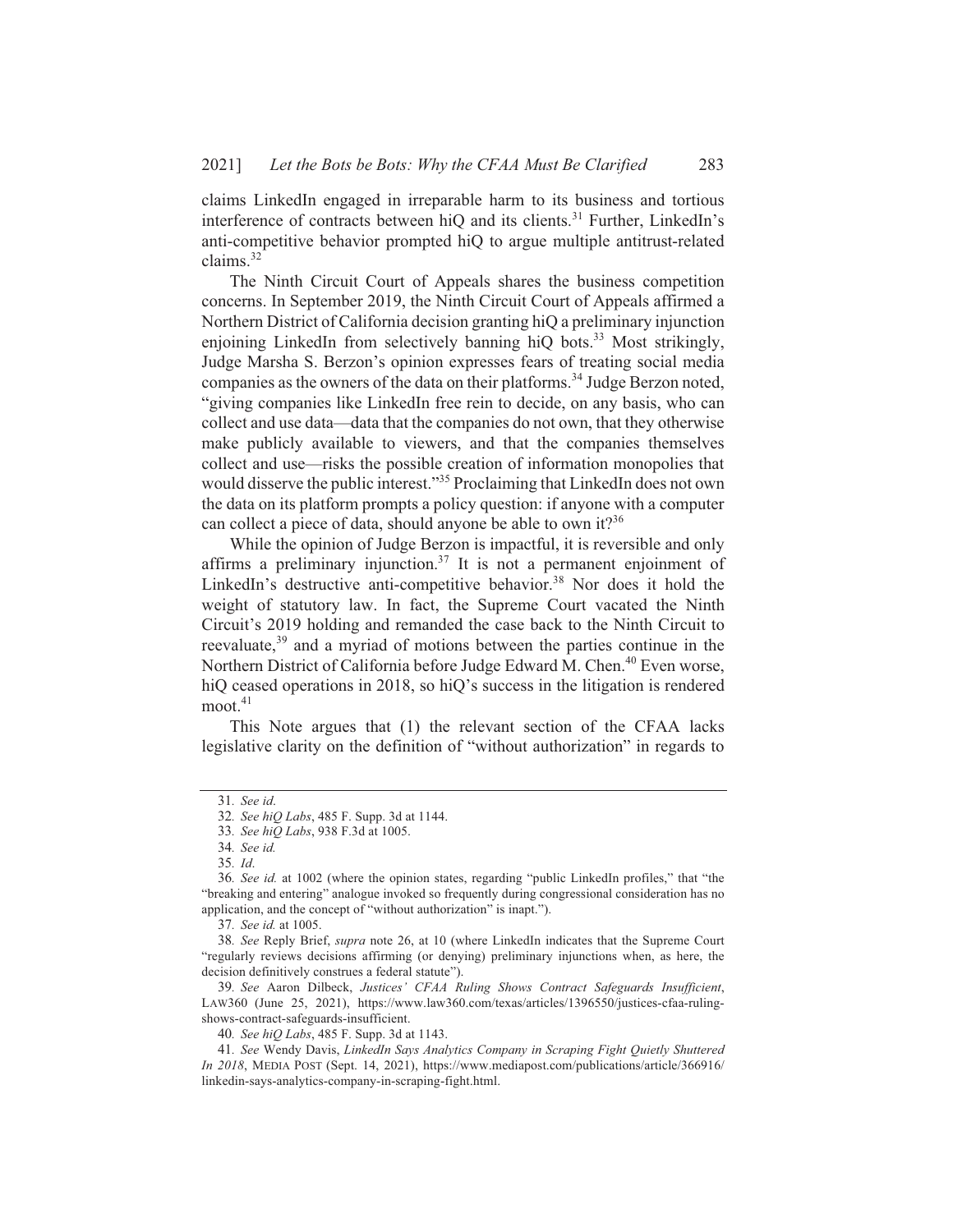bot scraping on public websites; (2) the current  $hiO$  v. LinkedIn federal litigation exemplifies the damaging effects such ambiguity can have on business competition; and (3) regardless of this particular dispute's resolution, Congress must clarify the relevant section of the CFAA to both mitigate future irreparable harm to businesses and as part of its broader antitrust policy pursuits against private technology's information monopolies that threaten not just business competition, but basic democratic values, for which this Note recognizes but does not cover.

Part I of this Note focuses on the historical background of the CFAA, the relevant amended section of the CFAA, and how a lack of legislative clarity has allowed for differing interpretations in federal courts, specifically in terms of bot scraping on public websites, including social media platforms. Further, Part II provides a detailed background of the  $hiQv$ . LinkedIn case to demonstrate the harmful effects of the relevant CFAA section's ambiguity and predicts the case's outcome.

Finally, Part III proposes how Congress should amend the relevant section of the CFAA to avoid lengthy litigation pertaining to the data collection of public websites, prevent social media companies from selectively banning third-parties from use of public information on their platforms, and as part of a larger antitrust scheme that has begun to take shape, $42$  to hold private technology companies accountable for their anticompetitive practices. Specifically, Congress should clarify the CFAA by (1) allowing any public social media profile data viewable without a log-in to be free of CFAA liability; and (2) for public profile data that can only be viewed after passing through a log-in threshold, triggering CFAA liability only if the data being collected isn't accessible after merely creating an account. Therefore, information that can be accessed by anyone with a computer, whether fully public or viewable after easily creating an account on the site, should be deemed public information that private social media companies have no authority to prevent collection of under the CFAA.

#### **I. CFAA HISTORY AND ITS APPLICATION TO BOT SCRAPING**

While the *LinkedIn* case involves interpretations of other legal issues, including California's Digital Millennium Copyright Act (DMCA) and the California common law of trespass, $43$  the case, and therefore this Note, centers on common law interpretations of the CFAA's "without authorization" language<sup>44</sup> and its relation to legal issues including tortious interference of contract, irreparable harm to business, and anti-competitive business practices.<sup>45</sup>

<sup>42.</sup> Matthew Perlman, Google Hit With Landmark Antitrust Suit, LAW360 (Oct. 20, 2020), https://www.law360.com/corporate/articles/1321121.

<sup>43.</sup> See hiQ Labs, 938 F.3d at 992; see Cal. Penal Code § 502(c).

<sup>44. 18</sup> U.S.C. § 1030(a)(2)(C).

<sup>45.</sup> See hiQ Labs, 938 F.3d at 993-95.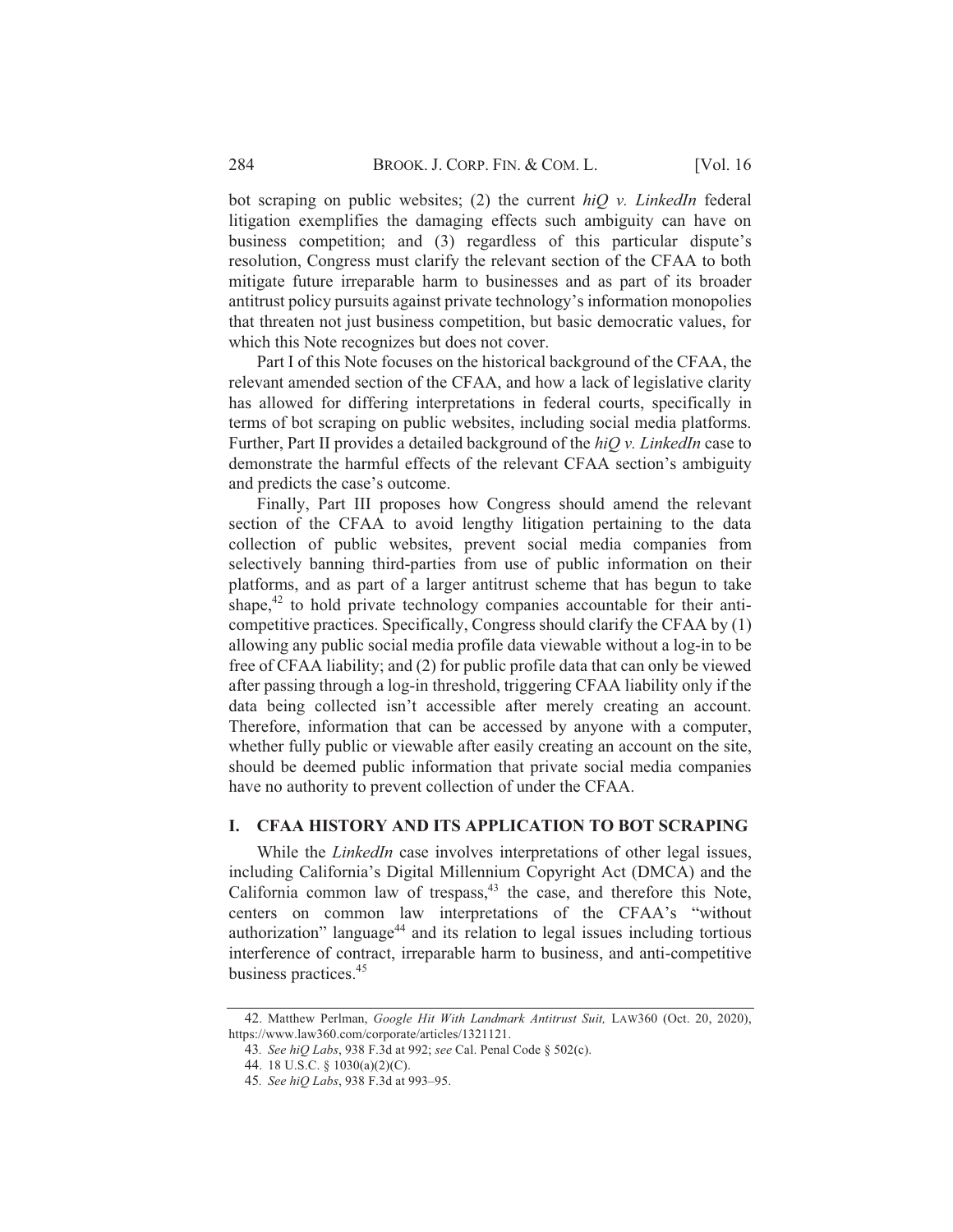#### A. BRIEF HISTORY OF THE CFAA

In 1986, with the prevalence of computers still in its relative infancy, Congress passed the CFAA.<sup>46</sup> At the time, the statute aimed to respond to the harmful trend of hacking government computers.<sup>47</sup> According to a 1986 Senate Report, the CFAA intended to deter "intention[al] trespassing into someone else's computer files."<sup>48</sup> U.S. Senator Jeremiah Denton explained that the CFAA "makes it clear that unauthorized access to a Government computer is a trespass offense, as surely as if the offender had entered a restricted Government compound without proper authorization."<sup>49</sup> Hence, Congress intended that courts interpret the CFAA as an "anti-intrusion" statute,"<sup>50</sup> not a "misappropriation" statute.<sup>51</sup> While largely intentioned as a criminal statute to deter sinister hackers, civil liability also attaches to the CFAA, since the statute permits a private party "who suffers damage or loss by reason of a violation of [the statute]" to bring a civil action."<sup>52</sup>

As the use of computers increased, Congress amended the CFAA in 1996.<sup>53</sup> The 1996 amendment expanded section  $1030(a)(2)$  to protect private information, not just government computers.<sup>54</sup> In relevant part, this section states,  $(2)$  Whoever. . . (2) intentionally accesses a computer without authorization or exceeds authorized access, and thereby obtains—. . . (C) information from any protected computer. . ." is subject to civil or criminal liability under the statute.<sup>55</sup> In passing the amended section, the Senate Judiciary Committee stated that the intention was "to increase protection for the privacy and confidentiality of computer information."<sup>56</sup> As Professor Orin S. Kerr states, "an authentication requirement, such as a password gate, is needed to create the necessary barrier that divides open spaces from closed spaces on the Web."<sup>57</sup> This historical background demonstrates a statutory intent to safeguard password-protected spaces on the internet from intrusion.

<sup>46.</sup> See United States v. Nosal (Nosal I), 676 F.3d 854, 858 (9th Cir. 2012).

<sup>47.</sup> See hiQ Labs, 938 F.3d at 1000 n. 11; see also Orin S. Kerr, Norms of Computer Trespass, 116 COLUM. L. REV. 1143, 1161 n. 91 (2016) (stating that the World Wide Web was invented in 1990 by Tim Berners-Lee, i.e., after the CFAA was enacted by Congress).

<sup>48.</sup> S. REP. 99-432, 1, \*9, 1986 U.S.C.C.A.N. 2479.

<sup>49.</sup> hiO Labs, 938 F.3d at 1000.

<sup>50.</sup> Id.

<sup>51.</sup> See Nosal I, 676 F.3d at 863 (quoting Shamrock Foods Co. v. Gast, 535 F.Supp.2d 962, 965 (D. Ariz. 2008)).

<sup>52.</sup> Jeffrey Neuburger, Important Developments (Including Supreme Court Review) in the Interpretation of the Computer Fraud and Abuse Act, PROSKAUER ROSE LLP (Apr. 22, 2020), https://newmedialaw.proskauer.com/2020/04/22/important-developments-including-supreme-

court-review-in-the-interpretation-of-the-computer-fraud-and-abuse-act/, (quoting 18 U.S.C. §  $1030(e)(6) (2018)$ ).

<sup>53.</sup> See Orin S. Kerr, Vagueness Challenges to the Computer Fraud and Abuse Act, 94 MINN. L. REV. 1561, 1566-67 (2010).

<sup>54.</sup> See hiQ Labs, 938 F.3d at 1001 (citing S. Rep. No. 104-357, at 7).

<sup>55. 18</sup> U.S.C. § 1030(a)(2)(C).

<sup>56.</sup> S. REP. NO. 104-357, at 7 (1995).

<sup>57.</sup> Kerr, *supra* note 47, at 1161.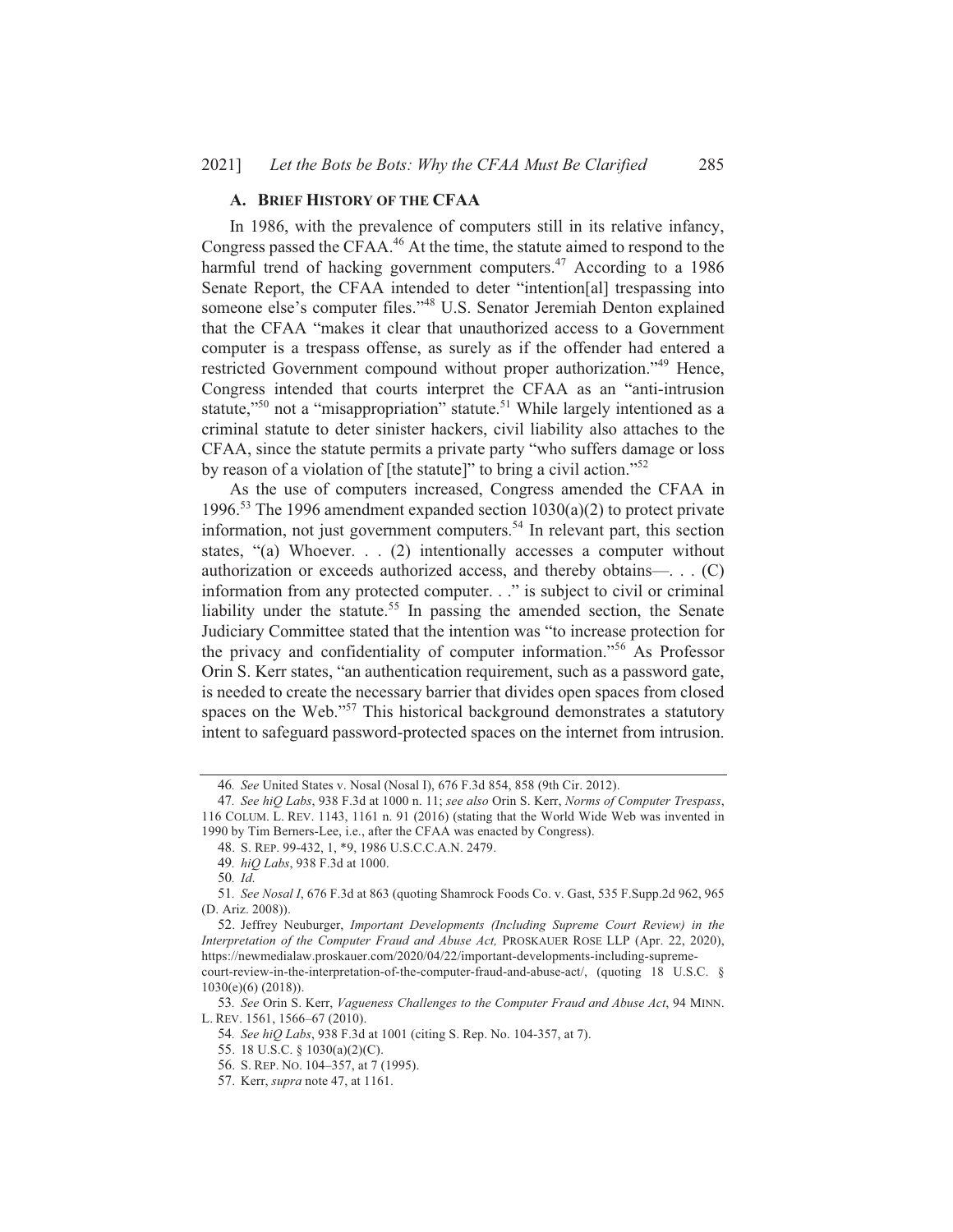As is seen later, when merely a login threshold is required to access data, like on Facebook, courts are left to interpret whether such an "ephemeral gate"<sup>58</sup> grants social media companies the authority to selectively ban data collectors for violation of its terms and conditions. Since use of some websites only requires one to create an account with a username and password,<sup>59</sup> can CFAA liability extend to the bot scraping of data easily accessible after signing in? Is collection of data after creating an account considered an intrusion of closed spaces on the internet when anyone with a computer can make an account? The thorniness of these issues further exemplifies the necessity of legislative clarity.

### **B. THE PRACTICE OF BOT SCRAPING**

Bot scraping is increasingly common and utilized for several different purposes.<sup>60</sup> Professor Andrew Sellars describes bot scraping as:

[T]he retrieval of content posted on the World Wide Web through the use of a program other than a web browser or an application programming interface (API). . . [i]n most cases. . . done through a computer script that will send tailored queries to websites to retrieve specific pieces of content. These requests are often sent in an automatically generated series of requests, in order to extract material across an array of websites or a large collection of material from a specific website.<sup>61</sup>

Bot scraping can be used for many positive purposes, including to "preserve websites, help identify and extract data for analysis, aggregate information from disparate sources. . . map out unexplored networks of servers and websites... lowering startup information barriers, [and] enable consumers to find deals and discounts in online services."<sup>62</sup> Bot scraping has also led to nefarious outcomes, including enabling "an invasion of one's sense of privacy, expos[ing] content that a website host wished instead to remain hidden, facilitat[ing] copyright infringement at scale, enable[ing] new forms of surveillance, or help[ing] people cheat in online trivia games."<sup>63</sup> The technique can be used by investment advisers,<sup>64</sup> academic researchers, journalists, and historians.<sup>65</sup>

<sup>58.</sup> O'Connor, *supra* note 12, at 445.

<sup>59.</sup> This includes Facebook. See hiO Labs, 938 F.3d at 1002 (citing Facebook, Inc. v. Power Ventures, Inc., 844 F. Supp. 2d 1025, 1028 (N.D. Cal. 2012)).

<sup>60.</sup> See Sellars, supra note 8, at 374 (Sellers states that the bot scraping "technique has countless applications").

<sup>61.</sup> Id. at 373-74.

<sup>62.</sup> Id. at 374.

<sup>63.</sup> Id. at 374-75.

<sup>64.</sup> See Greene, supra note 22.

<sup>65.</sup> Professor Sellars outlines multiple colorful examples of bot scraping in action, including (1) a faculty and student group called the Environmental Data & Governance Initiative that collected scientific data on federal government websites in early 2017, fearing that the incoming Trump Administration would remove environmental data contradicting its political agenda, only to uncover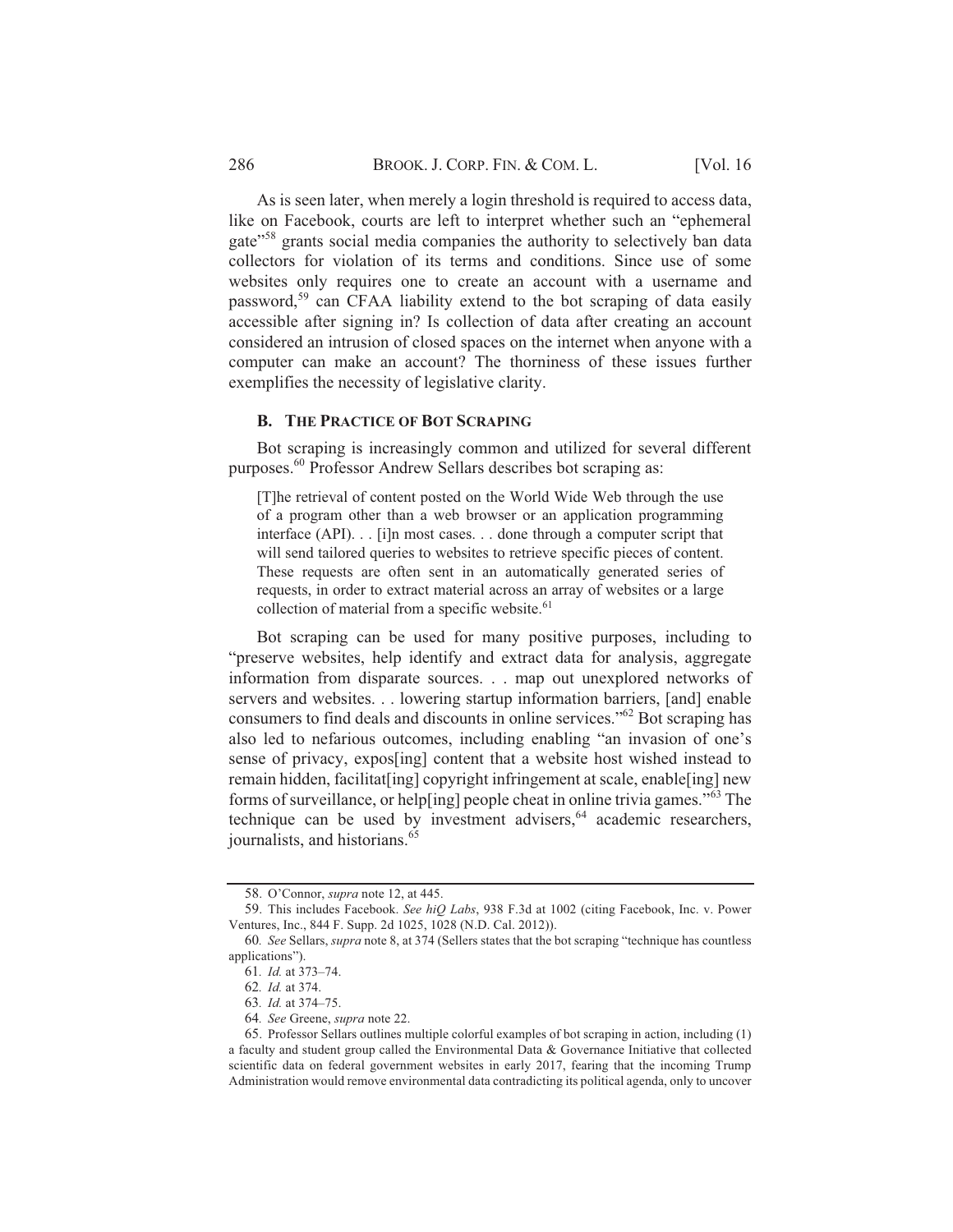Widespread use of bot scraping compounded with its dubious legality breeds confusion in the courts. Largely, outcomes of CFAA cases applicable to bot scraping typically strike a middle ground between two extreme interpretations: (1) consider "without authorization" to impose CFAA liability on any website user violating the site's terms of service, not just hackers, or (2) a "bright-line rule" which only imposes CFAA liability if website user "bypasses a password gate" without the website owner's consent.<sup>66</sup> This ambiguity on rulings controlling the practice of bot scraping is unfavorable as its prevalence continues to rise.<sup>67</sup>

# C. COMMON LAW INTERPRETATIONS OF THE CFAA'S "WITHOUT **AUTHORIZATION" LANGUAGE IN BOT SCRAPING CASES**

In a series of cases, courts have struggled to consistently interpret the CFAA's "without authorization" language in cases controlling the practice of bot scraping.<sup>68</sup> The main question is whether website owners have the authority under the CFAA to block data collectors from deploying automated bots to collect data on public websites, including social media platforms.<sup>69</sup> Two competing interpretations are the contract-based approach and codebased approach.<sup>70</sup> The contract-based approach argues that CFAA liability should be triggered when the website user violates the website owner's terms of service, while the code-based approach interprets the CFAA's "without authority" language to mean "the system owner would need to use technical mechanisms designed to limit access," such as a password requirement, before the website owner gains its discretionary authority to ban the user from

that the National Park Service actually removed nearly 100 documents regarding efforts to reduce carbon emissions, prompting the Service to re-post the documents; (2) journalist Alexis Madrigal who collected all 76,897 "microgenres" that Netflix had created for its users, including genres as specific as "Critically-Acclaimed Crime Movies from the 1940s," then interviewed Netflix personnel who created the microgenre system for an article published with *The Atlantic* in 2014; and (3) historian and founder of "Archive Team" Jason Scott who uses scraping tools to preserve websites before they wind-down, including Geocities, Friendster, and Miiverse. See Sellars, supra note 8, at 372-73.

<sup>66.</sup> O'Connor, *supra* note 12, at 422.

<sup>67.</sup> See Sellars, *supra* note 8, at 376 (where Sellers states that "both web scraping and lawsuits") about web scraping have become more common").

<sup>68.</sup> See id. at 376-77 (where Sellars states that "practical advice on the legality of web scraping is hard to come by, and rarely extends beyond a rough combination of "try not to get caught" and "talk to a lawyer"").

<sup>69.</sup> See id. at 375 (where Sellars states, "For those who do not want their websites scraped, the CFAA presents a possible remedy through its broad prohibition against obtaining information by accessing a computer without authorization or by exceeding one's authorized access."); see Dorothy Atkins, Israeli Ad Data Scraper Wants Facebook Access Restored, LAW360 (Oct. 26, 2020), https://www.law360.com/articles/1322868/israeli-ad-data-scraper-wants-facebook-access-restored (which covers the ongoing Facebook, Inc. v. BrandTotal Ltd. et al case in the Northern District of California and compares it to the "similar case" of hiQ v. LinkedIn).

<sup>70.</sup> See generally O'Connor, supra note 12, at 431-47.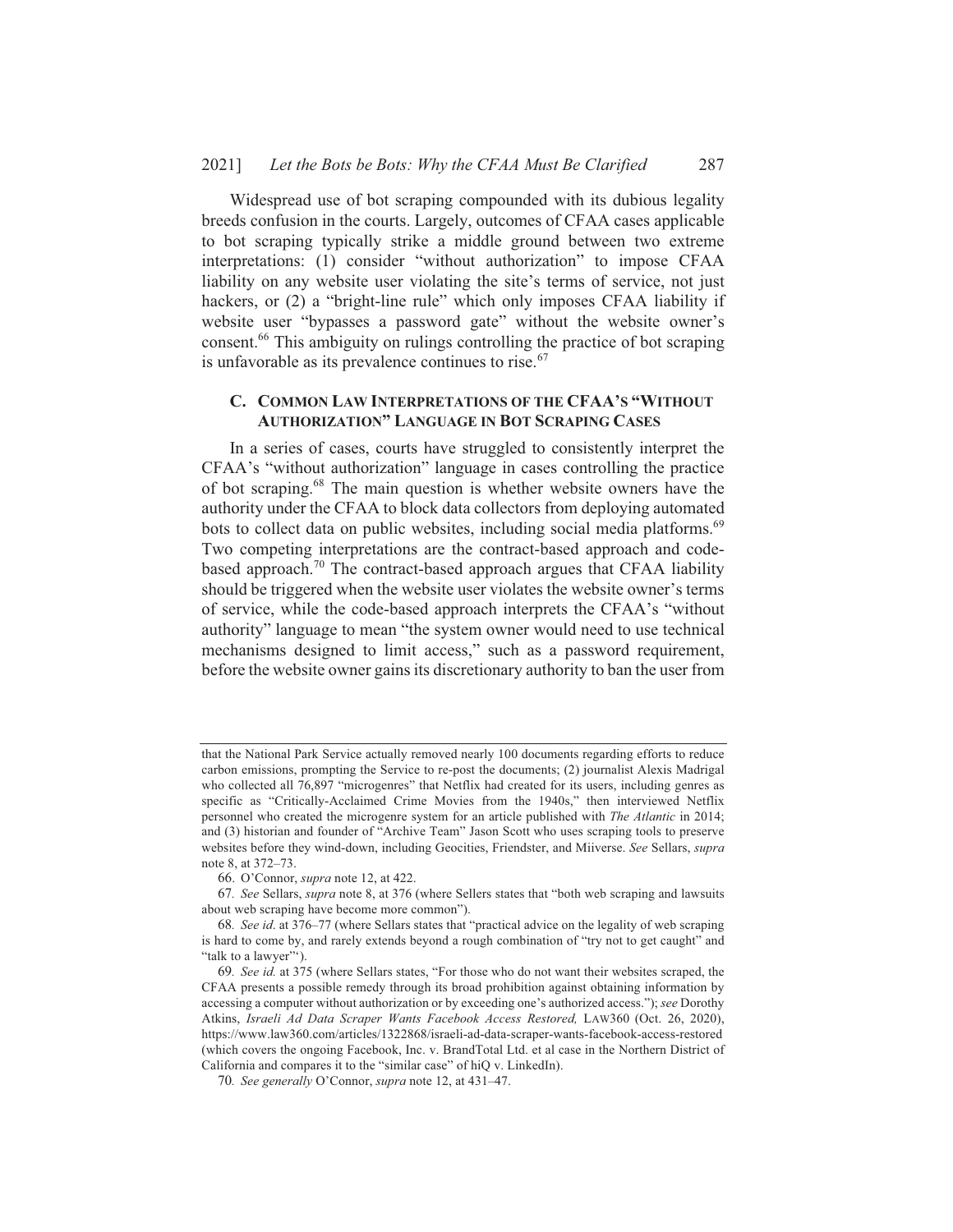the website.<sup>71</sup> The competing approaches are particularly relevant to the  $hiO$ v. LinkedIn case. In its Petition for a Writ of Certiorari filed in the Supreme Court of the United States, LinkedIn argued that the contract-based approach ascribed in the First Circuit case EF Cultural Travel BV v. Zefer Corp. should be adopted, in order to reverse the Ninth Circuit decision that implemented the code-based approach.<sup>72</sup>

#### 1. Contract Approach Requires Website Owner's Consent

Some circuit courts have favored the contract-based approach and ruled that CFAA liability is triggered if the website user violates the website owner's terms of service.<sup>73</sup> If applied to the  $hiOv$ . LinkedIn case, LinkedIn could selectively prevent hiQ from bot scraping under the guise that hiQ violated LinkedIn's User Agreement.<sup>74</sup> When applied, this contractual approach of the CFAA's "without authorization" language allows terms of service to "logically bind users just as much as employment agreements."<sup>75</sup> This contradicts the common sense notion that "virtually no one reads or understands" websites' terms of service agreements.<sup>76</sup>

LinkedIn argues that the First Circuit's contract-based approach in EF *Cultural* creates a circuit split.<sup>77</sup> However, it bases the alleged circuit split on mere dicta and ignores the drastically different method that the bot scraping party in EF Cultural used to gain access to the website.<sup>78</sup> In that case, the First Circuit held that violations of a confidentiality agreement or other contractual restraints could give rise to a claim for unauthorized access under the CFAA.<sup>79</sup> Notably, the court said, "If EF wants to ban scrapers, let it say so on the webpage or a link clearly marked as containing restrictions."<sup>80</sup>

<sup>71.</sup> See EF Cultural Travel BV v. Zefer Corp., 318 F.3d 58, 62 (1st Cir. 2003) (The court states, "A lack of authorization could be established by an explicit statement on the website restricting access. Many webpages contain lengthy limiting conditions, including limitations on the use of scrapers."); Patricia L. Bellia, Defending Cyberproperty, 79 N.Y.U. L. REV. 2164, 2212 (2004).

<sup>72.</sup> See Reply Brief, *supra* note 26, at 2 (quoting EF Cultural Travel BV v. Zefer Corp., 318 F.3d 58, 62–63 (1st Cir. 2003)).

<sup>73.</sup> See EF Cultural, 318 F.3d at 62 (The court states, "A lack of authorization could be established by an explicit statement on the website restricting access. Many webpages contain lengthy limiting conditions, including limitations on the use of scrapers."); see United States v. John, 597 F.3d 263, 269 (5th Cir. 2010).

<sup>74.</sup> See hiQ Labs, 938 F.3d at 992 (an argument LinkedIn made in its cease-and-desist letter).

<sup>75.</sup> O'Connor, *supra* note 12, at 433.

<sup>76.</sup> Nosal I, 676 F.3d at 861 (pointing out that many violations of a website's terms of service are violated habitually and unknowingly, since "Google forbade minors from using its services" and "Facebook makes it a violation of the terms of service to let anyone log into your account" and eHarmony requires that users "not provide inaccurate, misleading or false information to eHarmony or to any other user").

<sup>77.</sup> Reply Brief, *supra* note 26, at 2 (citing *EF Cultural*, 318 F.3d at 62–63).

<sup>78.</sup> Compare hiQ Labs, 938 F.3d at 991 (where the LinkedIn profiles hiQ bot scraped were entirely public), with EF Cultural, 318 F.3d at 63 (where the defendant used confidential information to gain access to the website).

<sup>79.</sup> See EF Cultural, 318 F.3d at 62-63.

<sup>80.</sup> Id. at 63.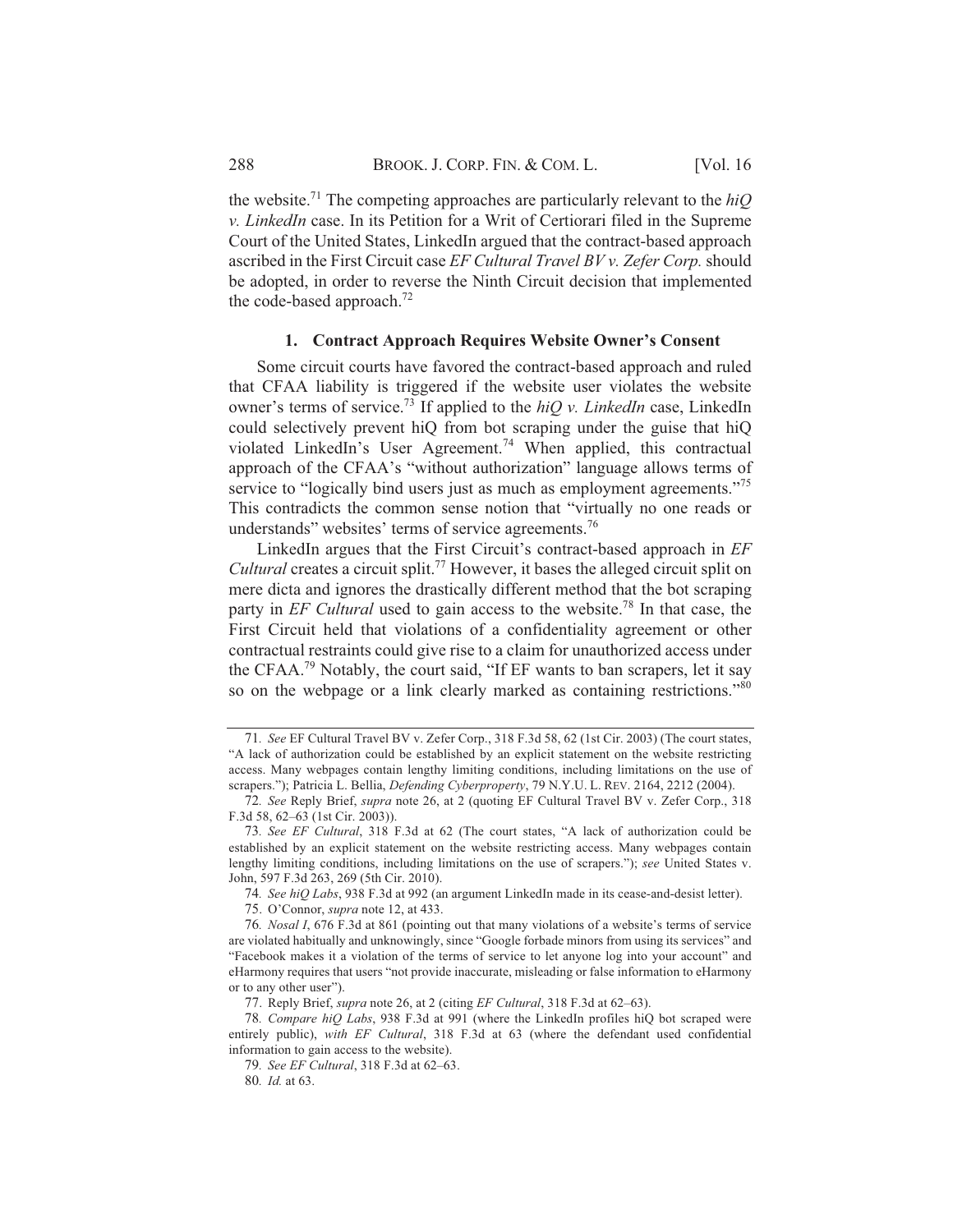However, the defendant bot scraping in that case gained access to the website using confidential information from a former plaintiff employee obtained in violation of a confidentiality agreement signed by former employees of the plaintiff website owner.<sup>81</sup> Thus, the defendant gained access using confidential information and hiQ further argues EF Cultural is distinguishable because it "stands only for the uncontroversial proposition that an injunction may be enforced against a third-party."<sup>82</sup>

Further, the Eleventh Circuit applied the contract-based approach in U.S. v. Rodriguez, finding that defendant violates the CFAA and "exceeds" authorized access" when violating policies governing authorized use of databases.<sup>83</sup> Highly distinguishable from the  $hiQ$  v. LinkedIn case, the criminal defendant in U.S v. Rodriguez was a TeleService representative for the Social Security Administration who accessed "sensitive personal information" of seventeen different individuals on the Administration's database for non-work purposes in violation of the Administration's policy "prohibit[ing] an employee from obtaining information from its databases without a business reason."<sup>84</sup>

#### 2. Code-Based Approach Requires an Authentication Gate

Since 2012, the Ninth Circuit Court has inconsistently led a code-based approach,<sup>85</sup> including in  $hiQ$  v. LinkedIn.<sup>86</sup> This approach interprets the CFAA's "without authority" language to mean that "the system owner would need to use technical mechanisms designed to limit access,"<sup>87</sup> such as a password requirement, before the website owner gains its discretionary authority to ban the user from the website.<sup>88</sup>

This approach first took form as mere dicta in 2012, allowing lower courts to maintain the broad contractual approach.<sup>89</sup> In two cases involving defendant access past an authentication gate, the Ninth Circuit permitted

<sup>81.</sup> The confidential information, provided by co-defendant Explorica's Chief Information Officer and plaintiff EF Cultural's former Vice President of Information Strategy Philip Gormley, included "a description of how EF's website was structured and identified the information that Explorica wanted to have copied" and "'codes'" identifying in computer shorthand the names of EF Cultural's gateway and destination cities." All of these actions violated a confidentiality agreement between Gormley and plaintiff EF Cultural. See id. at 62.

<sup>82.</sup> Br. In Opp'n for Resp't at 3, LinkedIn Corp. v. hiQ Labs, Inc., No. 19-1116 (U.S. June 25, 2020) [https://www.supremecourt.gov/DocketPDF/19/19-1116.pdf].

<sup>83.</sup> U.S. v. Rodriguez, 628 F.3d 1258, 1260, 1263 (11th Cir. 2010).

<sup>84.</sup> Id. at 1260.

<sup>85.</sup> O'Connor, *supra* note 12, at 444.

<sup>86.</sup> See hiQ Labs, 938 F.3d at 1005 (where the court states that allowing "LinkedIn free rein to decide...who can collect and use data... publicly available to viewers... risks the possible creation of information monopolies that would disserve the public interest").

<sup>87.</sup> See Bellia, supra note 71, at 2212.

<sup>88.</sup> See O'Connor, supra note 12, at 444.

<sup>89.</sup> See id.; see Nosal I, 676 F.3d at 863 (where the court stated that the CFAA's "general purpose is to punish hacking-the circumvention of technological access barriers-not misappropriation of trade secrets").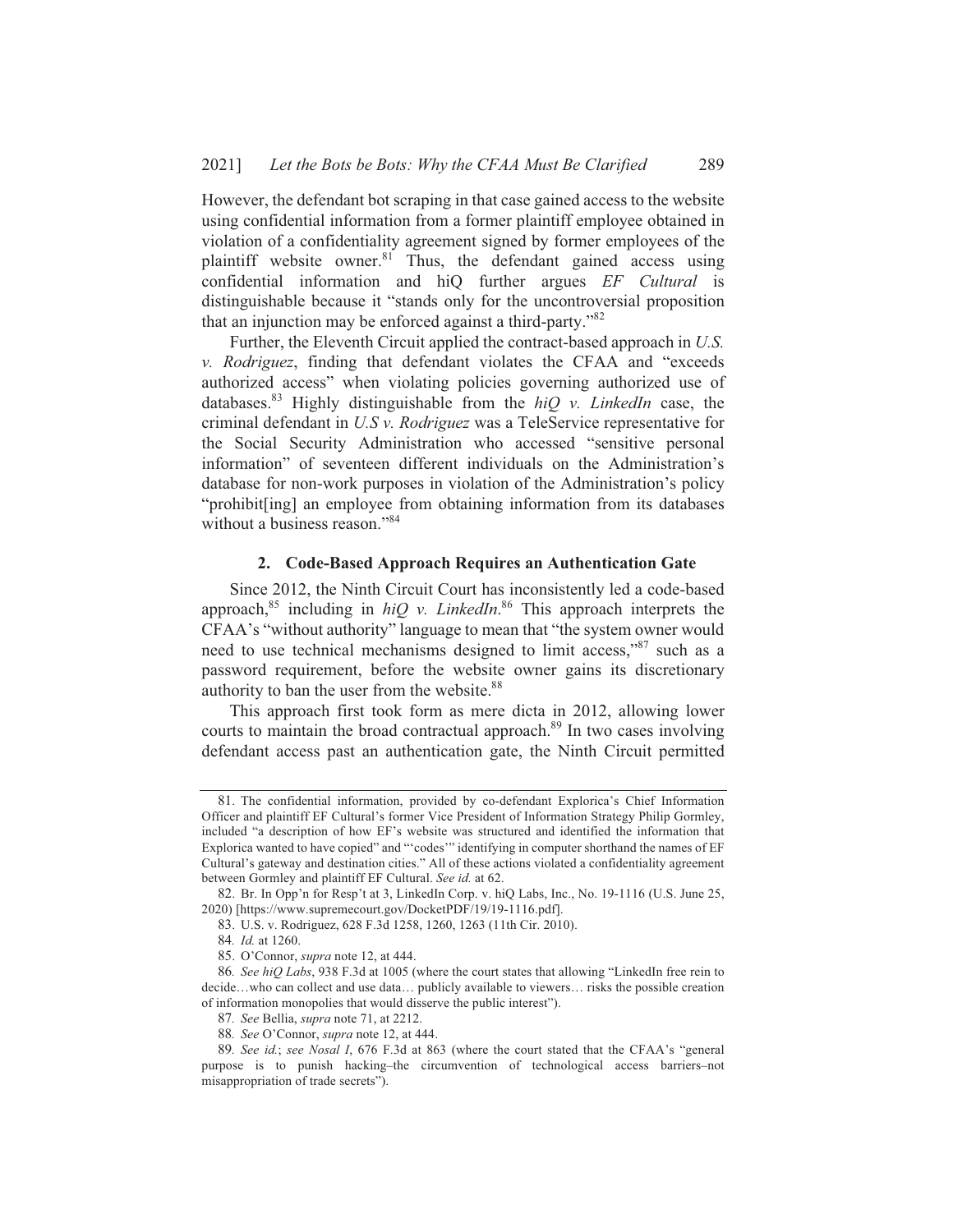website owners' cease-and-desist letters to authorize bans of data collectors, even when website owner Facebook "placed pages behind an authentication gate that any person could circumvent with a free, easy-to-create account."<sup>90</sup> It wasn't until the  $hiQ$  case in 2019 that the Ninth Circuit could transform its prior dicta into a substantive holding in favor of the data collector because no authentication gate was involved – the data hiQ collected was entirely public. $91$ 

The Ninth Circuit's struggle to adequately and consistently apply the code-based approach<sup>92</sup> and past contract-based interpretations of the CFAA creates ambiguities that glaringly favor parties with deep pockets such as LinkedIn.93 LinkedIn's reference to the EF Cultural case exemplifies how even an alleged circuit split can discredit the CFAA's true purpose as an antiintrusion statute.<sup>94</sup> The ongoing *hiQ v. LinkedIn* case provides a crystal-clear example of why this confusion is so damaging to the nature of business in a competitive marketplace and incentivizes social media companies to create "information monopolies."<sup>95</sup>

## II. THE HIQ V. LINKEDIN DISPUTE

The ongoing  $hiQv$ . LinkedIn case is a real-world example of social media companies using their powers to hamstring competitors.<sup>96</sup> While the law interpreted in this case is important, the facts demonstrate the problem with information monopolies and why legislative clarity concerning the CFAA's "without authorization" language is needed.<sup>97</sup> Without clarity, judicial interpretation differs, leading to years-long litigation that puts the very existence of hiQ's business in an utter state of limbo.<sup>98</sup> In this case, hiQ's attorneys continue to litigate this issue, despite the company ceasing operations in 2018.<sup>99</sup> Even with a favorable decision by the Ninth Circuit in 2019, the Supreme Court vacated the decision in light of its interpretation of the *Van Buren* case, even though the interpretation narrowed the scope of the  $CFAA$ 's applicability.<sup>100</sup>

<sup>90.</sup> Nosal I, 676 F.3d. at 445 (citing U.S. v. Nosal (Nosal II), 844 F.3d 1024, 1033-41 (9th Cir. 2016). Adding more dicta without substantive results, the Ninth Circuit stated that "a violation of the terms of use of a website—without more—cannot establish liability under the CFAA." See Facebook, Inc. v. Power Ventures, Inc., 844 F.3d 1058, 1067, 1067 n. 1 (9th Cir. 2016).

<sup>91.</sup> See O'Connor, supra note 12, at 445 (citing hiQ Labs, 938 F.3d at 1001).

<sup>92.</sup> See  $id$ 

<sup>93.</sup> Reply Brief, supra note 26, at 2 (quoting EF Cultural, 318 F.3d at 62-63).

<sup>94.</sup> See hiQ Labs, Inc. v. LinkedIn Corp., 938 F.3d 985, 1000-01 (9th Cir. 2019) (quoting Kerr, supra note 47, at 1161).

<sup>95.</sup> Id. at 1005.

<sup>96.</sup> See id.

<sup>97.</sup> See 18 U.S.C. § 1030(a)(2)(C).

<sup>98.</sup> See hiQ Labs, 938 F.3d at 993.

<sup>99.</sup> See Davis, supra note 41.

<sup>100.</sup> See Dilbeck, supra note 39.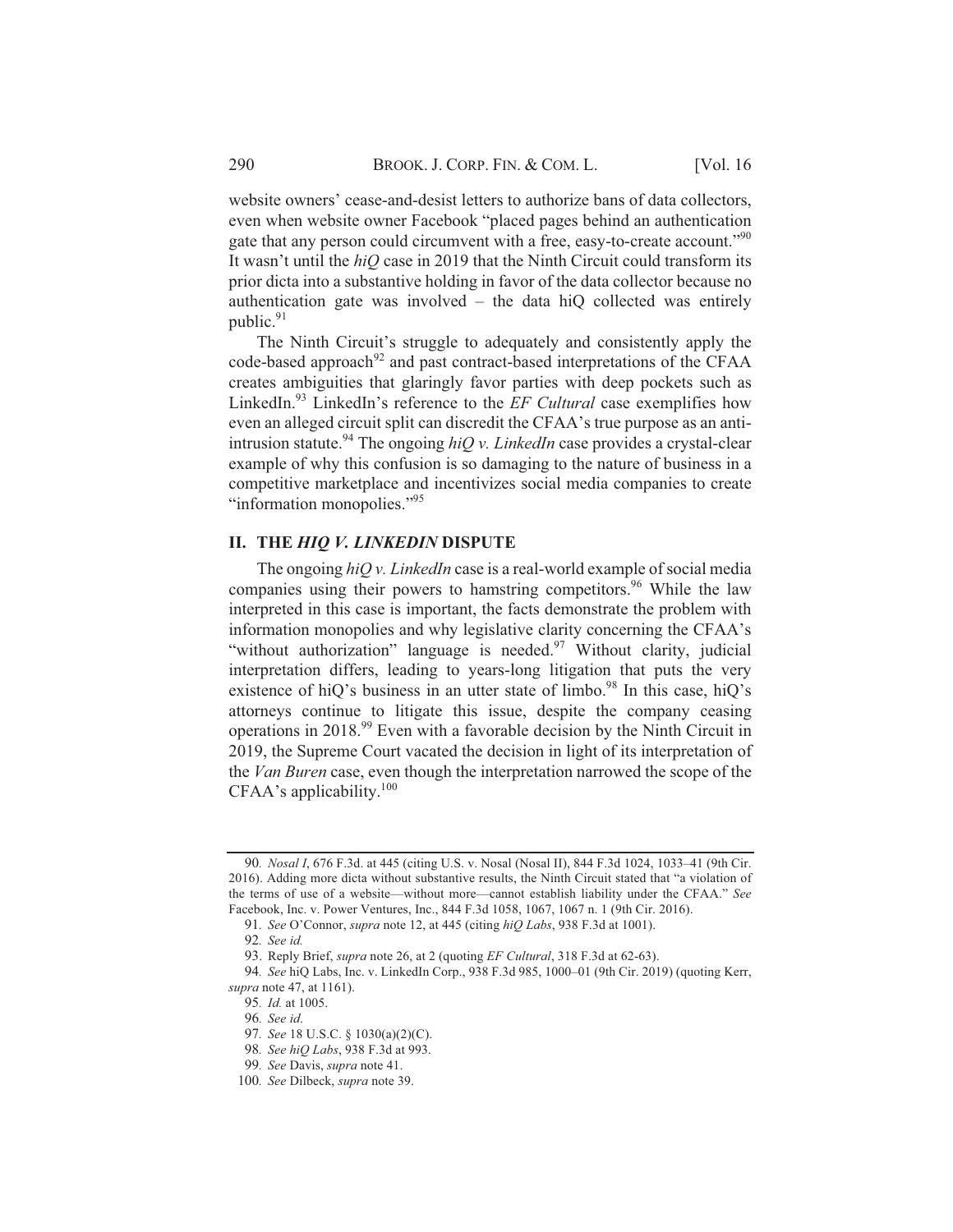## A. FACTUAL BACKGROUND

LinkedIn Corporation was founded in 2002.<sup>101</sup> As the "world's largest" professional network,"<sup>102</sup> LinkedIn enables users to post about their career developments and network with other professionals.<sup>103</sup> hiQ Labs, Inc. was founded in  $2012^{104}$  – it can still be described as a "startup."<sup>105</sup> Using the practice of bot scraping, hiQ primarily collects data from public LinkedIn profiles and analyzes the large data sets to create "people analytics" products called "Keeper" and "Skill Mapper" for its clients.<sup>106</sup> These people analytics products are analyzed data sets created "to provide hiQ's clients with insights about their employees' skills and their likelihood of being poached by competitors."<sup>107</sup>

hiQ's people analytics products are created only by harvesting and analyzing data on LinkedIn's public profiles.<sup>108</sup> Particularly, the Keeper product uses public LinkedIn profiles to determine which employees are "at the greatest risk of being recruited away," while the Skill Mapper assesses employees' skills to "identify skill gaps in their workforces so that they can offer internal training in those areas, promoting internal mobility and reducing the expense of external recruitment."<sup>109</sup> Some employees of hiO clients have complained that, while the information is public, bot scraping their LinkedIn profile data for purposes of identifying which employees will be poached or lack certain skills feels like they're "under this surveillance, and they're already at risk of being ratted out to their employers with this system."<sup>110</sup> Nonetheless, these services have proven useful, since hiQ previously landed clients including eBay, Capital One, and GoDaddy.<sup>111</sup>

Before the litigation, LinkedIn was no stranger to hiQ and the products it created using data from LinkedIn's public profiles.<sup>112</sup> In attending hiQ-hosted

 $109.$  Id.

110. Transcript of Oral Argument, hiQ Labs, Inc. v. LinkedIn Corp., 273 F. Supp. 3d 1099 (N.D. Cal. 2017), (No. C 17-03301), at 13.

<sup>101.</sup> See hiQ Labs, Inc. v. LinkedIn Corp., 273 F. Supp. 3d 1099, 1103 (N.D. Cal. 2017), aff'd and remanded, 938 F.3d 985 (9th Cir. 2019).

<sup>102.</sup> About LinkedIn, LINKEDIN, https://about.linkedin.com (last visited Nov. 21, 2020).

<sup>103.</sup> LinkedIn's platform centers on "professional networking." See hiQ Labs, 273 F. Supp. 3d at 1103. In December 2016, Microsoft acquired LinkedIn for \$26.2 billion. See id. From 2016 to 2019, the Pew Research Center reports that LinkedIn has modestly grown in users from 25% to 27% of the U.S. population. See SOCIAL MEDIA FACT SHEET, supra note 1 (see "Which social media platforms are most common" chart).

<sup>104.</sup> See hiQ Labs, 938 F.3d at 991.

<sup>105.</sup> Court Rules Startup May Collect Data from LinkedIn Profiles, supra note 16.

<sup>106.</sup> See hiQ Labs, 273 F. Supp. 3d at 1104.

<sup>107.</sup> LinkedIn Defends Certiorari Petition, supra note 14.

<sup>108.</sup> See hiQ Labs, 938 F.3d at 993 (where hiQ's CEO is quoted saying, "there is no current viable alternative to LinkedIn's member database to obtain data for hiQ's Keeper and Skill Mapper services").

<sup>111.</sup> See hiQ Labs, 938 F.3d at 993.

<sup>112.</sup> hiQ regularly organized and hosted "Elevate" conferences, which were used to network and introduce other businesses to the people analytics products hiQ had created. See id. at 991.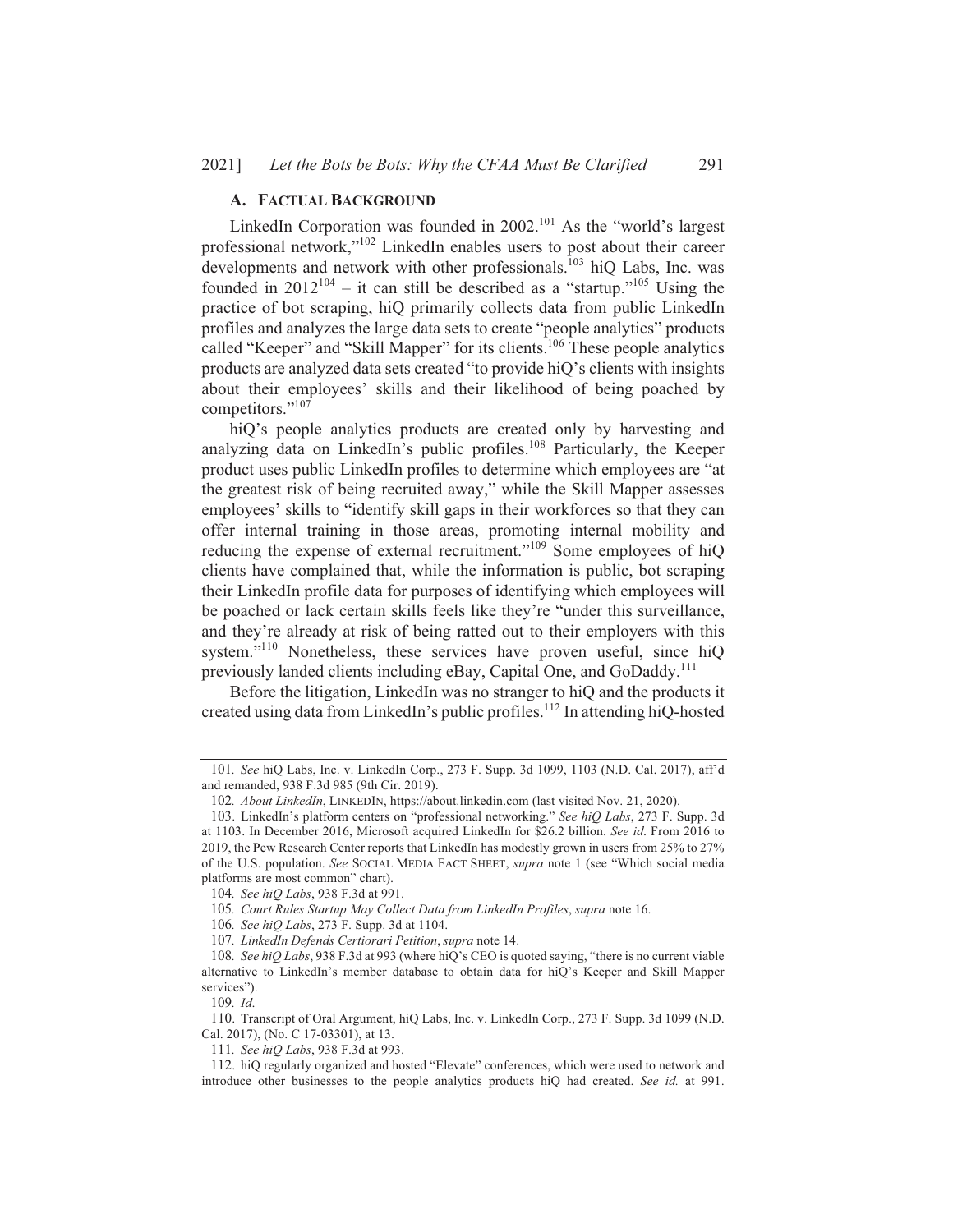conferences,<sup>113</sup> LinkedIn seemed to have an ulterior motive: reconnaissance. In May 2017, LinkedIn sent hiQ a cease-and-desist letter demanding that hiQ cease bot scraping of public LinkedIn profiles, effectively making it impossible for hiQ to create its Skill Mapper and Keeper products.<sup>114</sup> While LinkedIn argued that hiQ could create its products scraping data from professional data on Facebook, hiQ's products must be bot scraped off public websites, and Facebook data "is not generally accessible... and therefore is not an equivalent alternative source of data."<sup>115</sup> Even arguments that hiQ could use publicly available information from other sources such as Google and Facebook proves disingenuous, since competitors like Xing and Viadeo<sup>116</sup> "are too small to rival" LinkedIn, and Workplace by Facebook "is more likely to disrupt team building apps. . . than LinkedIn's global network."<sup>117</sup> Thus, there really is no viable alternative professional social network, which is why the possibility that hiQ couldn't bot scrape off LinkedIn led hiO to cease operations in  $2018$ <sup>118</sup>

LinkedIn's letter coincided with its investment into similar data analytics products. In a television interview on CBS in June 2017, LinkedIn CEO Jeff Weiner explained how the company hoped to "leverage all this extraordinary data we've been able to collect by virtue of having 500 million people join the site."<sup>119</sup> In October 2017, LinkedIn announced the 2018 launch of its own people analytics product called "Talent Insights," strikingly similar to hiQ's Keeper product.<sup>120</sup> It is therefore undisputed that LinkedIn took steps to selectively ban hiQ from scraping data off its platform while simultaneously launching a product that collects LinkedIn's public profile data for a nearly identical business purpose.

Beginning in 2015, at least ten LinkedIn employees attended these Elevate conferences, along with one employee receiving the "Elevate Impact Award" at an Elevate conference in 2016. See id.

<sup>113.</sup> See id. (where the Court describes the "Elevate" conferences hosted by hiQ and attended by LinkedIn).

<sup>114.</sup> See Letter from Abhishek Bajoria to Mark Weidick (May 23, 2017) [https://www.higlabs.com/new-imwithhig].

<sup>115.</sup> hiQ Labs, 938 F.3d at 993.

<sup>116.</sup> Neither Xing nor Viadeo are serious competitors to LinkedIn in the U.S. Xing is focused on the German-speaking countries of Austria, Germany, and Switzerland, where it had an estimated 19.5 million users in the Second Quarter of 2020. See Evgeniya Koptyug, Number of Xing users in D-A-CH region from 1st quarter 2013 to 2nd quarter 2020, STATISTA (Oct. 2, 2020), https://www.statista.com/statistics/360796/xing-dach-members/. As of November 2019, Viadeo only has about 7.5 million users, largely in France. See 7 European tech startups disrupting social media in 2019, SILICON CANALS (Nov. 18, 2019), https://siliconcanals.com/news/european-techstartups-disrupting-social-media/.

<sup>117.</sup> Sundberg, supra note 19.

<sup>118.</sup> See Davis, supra note 41.

<sup>119.</sup> hiQ Labs, 938 F.3d at 991-992.

<sup>120.</sup> See Owski, supra note 28. LinkedIn describes its Talent Insights product as "a tool that will help you answer questions like: which companies are you losing talent to?" See LinkedIn Talent Insights Gives You the Real-Time, Accurate Talent Data You Need, LINKEDIN TALENT BLOG (Sept. 25, 2018), https://business.linkedin.com/talent-solutions/blog/product-updates/2018/linkedintalent-insights-now-available.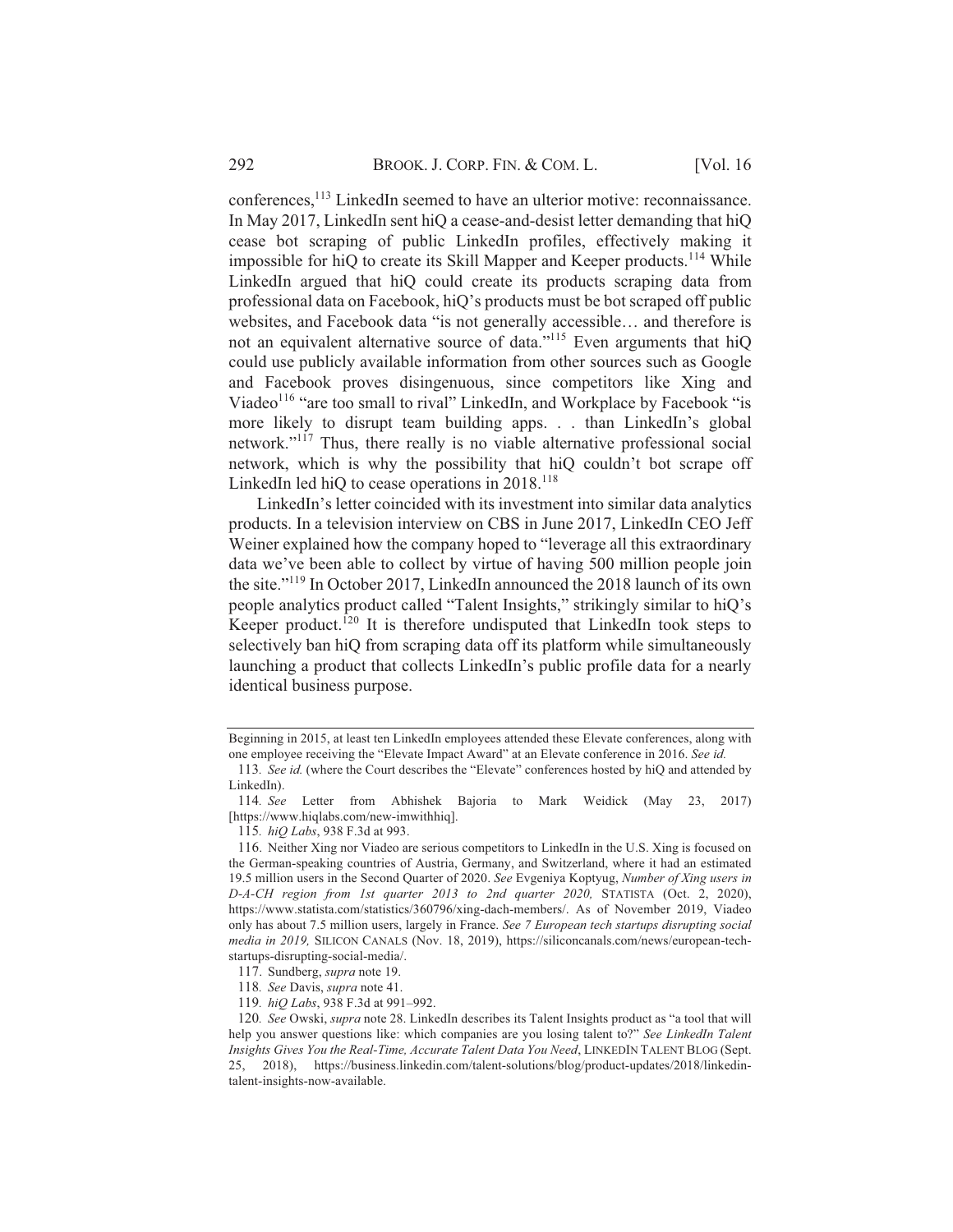The selective nature of banning hiQ from LinkedIn public profiles serves to prove its anti-competitive intent. LinkedIn continued to allow other companies to bot scrape its public profiles, including Google and Parent-Microsoft's Bing, which weren't creating people analytics products.<sup>121</sup> To make matters worse, LinkedIn's cease-and-desist letter stalled a crucial financing round and several employees jumped ship because of LinkedIn's adverse action.<sup>122</sup> hiO CEO Mark Weidick described LinkedIn's letter as placing the company in limbo, saying that a LinkedIn victory would prompt hiQ to "lay off most if not all its employees, and shutter its operations."<sup>123</sup> With the litigation ongoing, CTO Dan Miller left hiQ in September 2018 and the company ceased operations the same month.<sup>124</sup> Further, Weidick accepted a General Manager position at SimpleLegal in March 2020.<sup>125</sup>

Following the cease-and-desist letter, to attempt to save its business, hiQ involved the Courts.<sup>126</sup> As of November 2021, the litigation has yet to be resolved.<sup>127</sup> Yet, from a business perspective, LinkedIn's cease-and-desist letter to hiQ clearly fulfilled its goal of sinking a competitor. A company that isn't operating isn't a threat.

#### **B. THE LITIGATION SO FAR**

LinkedIn's May 2017 cease-and-desist letter prompted hiQ to immediately seek enjoinment of LinkedIn's proposed ban of bot scraping its public profiles.<sup>128</sup> Since LinkedIn's letter claimed hiQ's bot scraping without LinkedIn's authorization violated Section 1030 of the CFAA,<sup>129</sup> in June 2017, hiO filed a complaint in the U.S. District Court for the Northern District of California, seeking a declaratory judgment that it hadn't violated the CFAA, along with claims of tortious interference of contract, irreparable

<sup>121.</sup> See Letter from Deepak Gupta, Farella Braun & Martel LLP to Abhishek Bajoria (May 31, 2017) [https://www.hiqlabs.com/new-imwithhiq].

<sup>122.</sup> hiQ Labs, 938 F.3d at 993. hiQ has failed to secure Series B or any other funding since the LinkedIn dispute began in 2017. hiQ's last funding round occurred in June 2016, when it raised \$7.4 million from venture capital firm Moonshots Capital in a Venture Round. See Venture Round  $-hiQ$  Labs, CRUNCHBASE (June 17, 2016), https://www.crunchbase.com/organization/hiq-labs.

<sup>123.</sup> hiO Labs, 938 F.3d at 993.

<sup>124.</sup> See Dan Miller (@DanielBMiller), LINKEDIN, (last accessed Oct. 24, 2020), https://www.linkedin.com/in/danielbmiller/ (under "Experience" section, Miller lists that he left hiQ Labs in September 2018, where he "[s]pearheaded fight to ensure the right to compete with established search engines through access to public data ( $hiQ$  vs LinkedIn)"); see Davis, supra note  $41$ 

<sup>125.</sup> See SimpleLegal Appoints Mark Weidick as General Manager, GLOBENEWSWIRE, (Mar. 16,  $2020$ ). https://www.globenewswire.com/news-release/2020/03/16/2001002/0/en/SimpleLegal-Appoints-Mark-Weidick-as-General-Manager.html (hiQ CEO Mark Weidick accepts position at SimpleLegal).

<sup>126.</sup> hiQ Labs, 273 F. Supp. 3d at 1103.

<sup>127.</sup> See Dilbeck, supra note 39 (where, as of August 15, 2021, litigation in the Northern District of California and Ninth Circuit remain).

<sup>128.</sup> hiQ Labs, 273 F. Supp. 3d at 1103.

<sup>129.</sup> See Letter from Bajoria, supra note 114, at 2.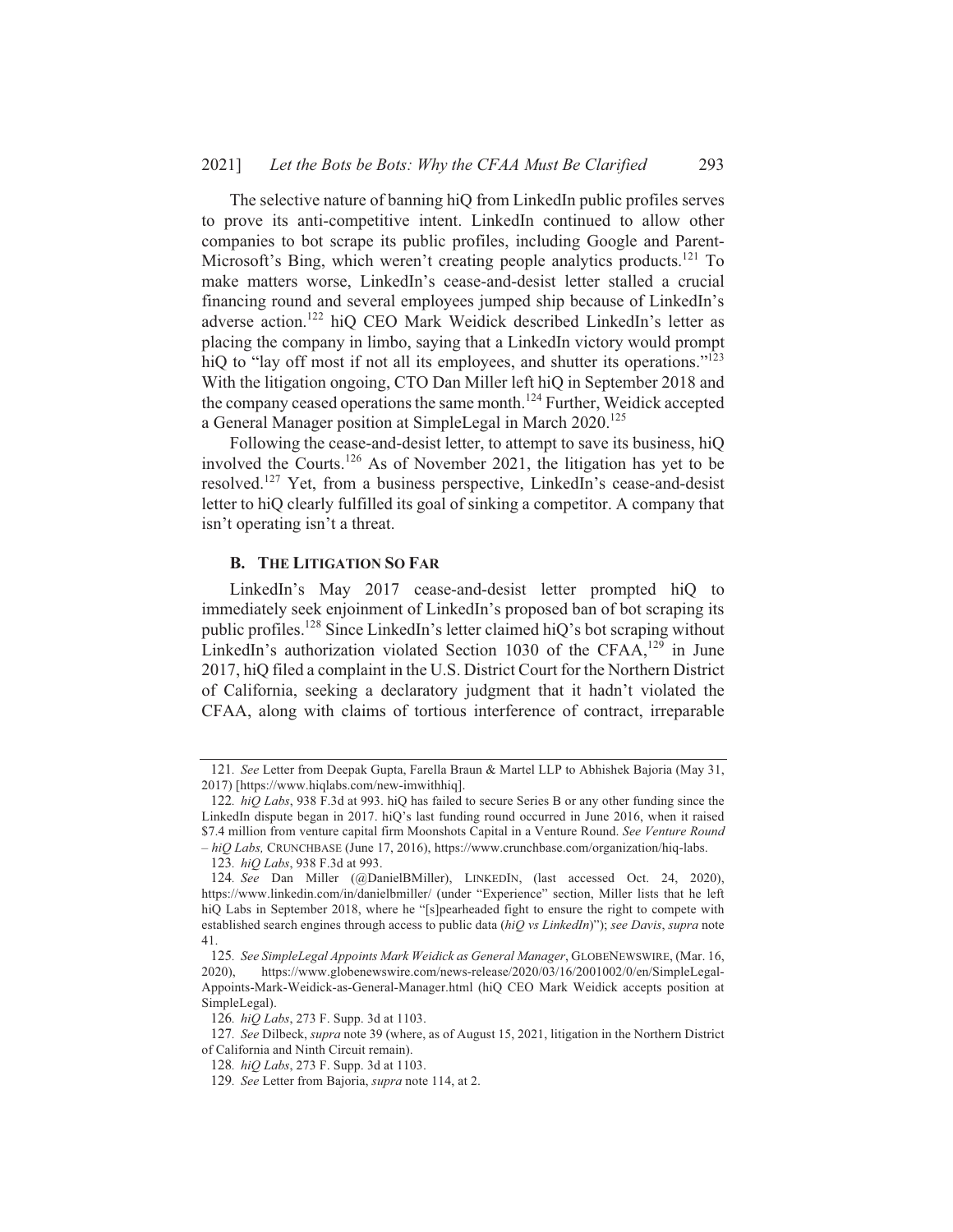harm to business, and anti-competitive business practices, among other state claims.<sup>130</sup> After converting hiQ's action to a motion for a preliminary injunction, in August 2019, Judge Edward M. Chen granted the motion, ruling that hiQ "unquestionably faces irreparable harm in the absence of an injunction, as it will likely be driven out of business," while LinkedIn "has presented no evidence of harm, financial or otherwise resulting from hiQ's activities."<sup>131</sup> LinkedIn appealed, and Judge Marsha S. Berzon of the Ninth Circuit Court of Appeals affirmed in September 2019.<sup>132</sup>

In affirming the decision, the Ninth Circuit found that hio met the four required elements of a preliminary injunction: "(1) likelihood of success on the merits; (2) likelihood to suffer irreparable harm in the absence of preliminary relief; (3) that the balance of equities tip in its favor; and (4) that an injunction serves the public interest."<sup>133</sup> In determining the likelihood of success issue, Judge Berzon solely addressed LinkedIn's defense for its banning actions under the CFAA.<sup>134</sup> In rejecting its sister circuits' interpretations of the CFAA as a "misappropriation statute," Judge Berzon interpreted the CFAA as an anti-intrusion statute, stating, "the legislative history of section 1030 thus makes clear that the prohibition on unauthorized access is properly understood to apply only to private information. . . an authentication requirement, such as a password gate, is needed to create the necessary barrier that divides open spaces from closed spaces on the Web."<sup>135</sup> Contrarily, when sister circuits interpret the CFAA as a "misappropriation statute." any violation of contractual restraints would create a claim of unauthorized access under the CFAA.<sup>136</sup> Applying the antiintrusion interpretation of the CFAA to the facts, the Ninth Circuit found that hiQ didn't violate the CFAA, since public LinkedIn profiles are open to the general public, thus the "breaking and entering' analogue invoked so frequently during congressional consideration has no application, and the concept of 'without authorization' is inapt."<sup>137</sup>

In addressing the other three elements, the Ninth Circuit found that: (1) there was likelihood of irreparable harm because, without an injunction, hiQ wouldn't be able to create its people analytics products and may go out of business;<sup>138</sup> (2) the balance of equities favored hiQ because the importance of hiQ staying in business outweighs possible privacy interests of scraping LinkedIn users' profiles, since the users have chosen to make their profiles

<sup>130.</sup> See LinkedIn Defends Certiorari Petition, supra note 14.

<sup>131.</sup> hiQ Labs, 273 F. Supp. 3d at 1107.

<sup>132.</sup> See hiQ Labs, 938 F.3d at 1005.

<sup>133.</sup> See id. at 992 (citing Winter v. Nat. Res. Def. Council, Inc., 555 U.S. 7, 20 (2008)).

<sup>134.</sup> See id. at 995.

<sup>135.</sup> Id. at 1000-01 (quoting Kerr, *supra* note 47, at 1161).

<sup>136.</sup> See id. at 1001 (citing EF Cultural, 274 F.3d at 583-84).

<sup>137.</sup> Id. at 1002.

<sup>138.</sup> See id. at 993.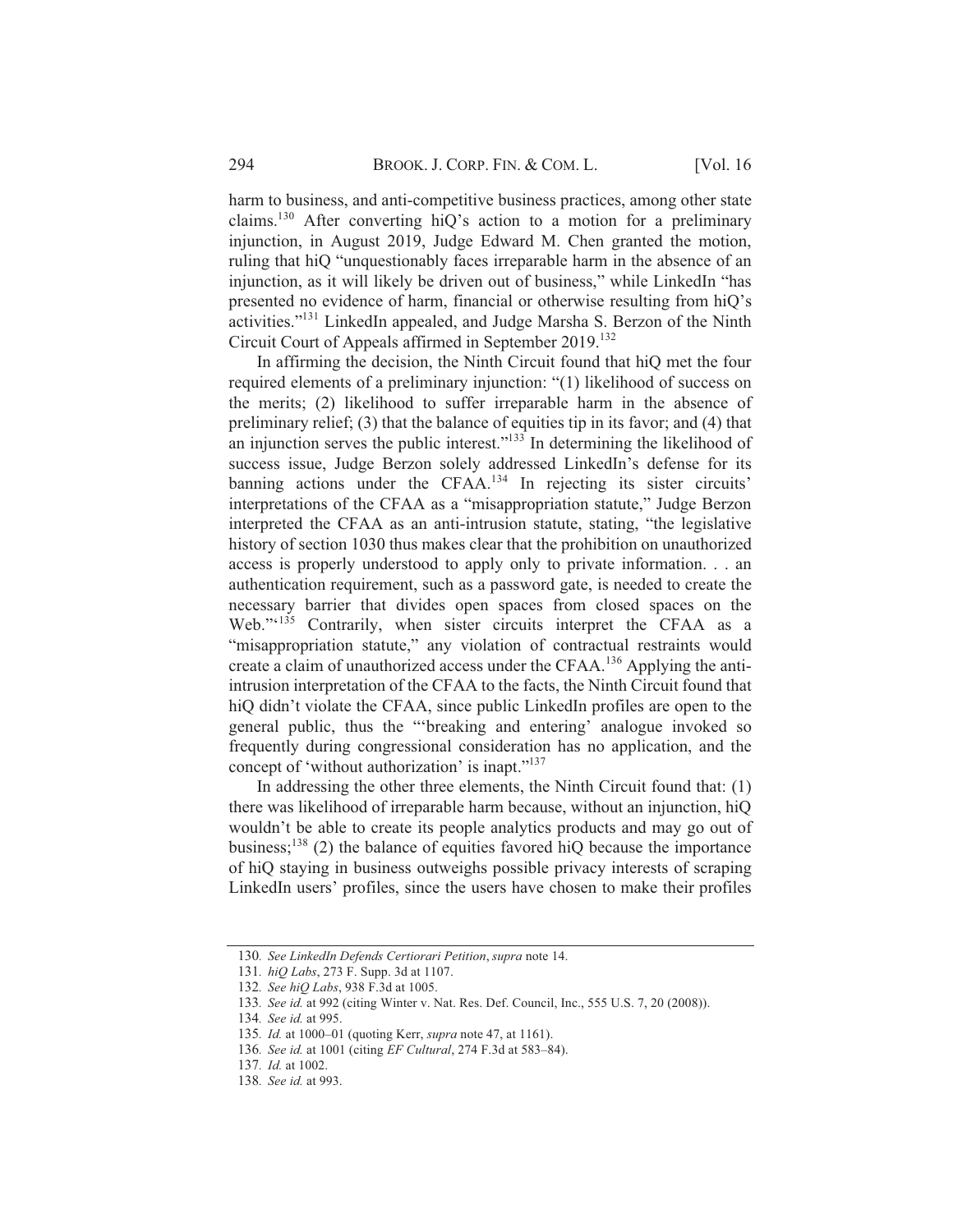public:<sup>139</sup> and (3) an injunction serves the public interest because allowing "companies like LinkedIn free rein to decide, on any basis, who can collect and use data—data that the companies do not own, that they otherwise make publicly available to viewers, and that the companies themselves collect and use—risks the possible creation of information monopolies that would disserve the public interest."<sup>140</sup>

However, the differing Ninth Circuit anti-intrusion interpretation and First Circuit misappropriation interpretation of the CFAA creates an alleged "circuit split."<sup>141</sup> Thus, LinkedIn filed a petition before the Supreme Court of the United States to overturn the Ninth Circuit opinion.<sup>142</sup> In LinkedIn's Reply Brief, it argued that the Ninth Circuit has created a circuit split because the First Circuit's *EF Cultural BV v. Explorica, Inc.* opinion states, "under the CFAA, "[a] lack of authorization could be established by an explicit statement... restricting access," and that if a "public website" operator "wants to ban scrapers, let it say so."<sup>143</sup> Therefore, if the Supreme Court adopted the EF Cultural interpretation, LinkedIn and other social media platforms could selectively ban firms like hiQ from accessing public data under the CFAA.

Meanwhile, the filings of amended complaints, motions, and orders continue before Judge Edward M. Chen of the Northern District of California. In February 2020, hiQ filed an amended complaint alleging three antitrust claims under the federal Sherman Act: "(1) Monopolization. . . in the markets for professional social networking platforms and people analytics services"; (2) "Attempted monopolization. . . in the market for people analytics services"; and (3) "Unreasonable restraint of trade" by "enter[ing] into contracts or combinations that have the effect of unreasonably restraining trade."<sup>144</sup> Following LinkedIn's motion to dismiss against hiQ's opposition, in September 2020, Judge Chen felt hiQ failed to allege the "parameters of the people analytics market," and provided hiQ four weeks to file a second amended complaint that properly alleged the existence of such a market needed for its antitrust claims.<sup>145</sup> Further, Judge Chen denied LinkedIn's motion to dismiss hiQ's claims for tortious interference and damages outright, finding that LinkedIn may still be subject to the antitrust liability underlying those claims.<sup>146</sup> In conditionally denying hiQ's antitrust

<sup>139.</sup> See id. at 995.

<sup>140.</sup> Id. at 1005.

<sup>141.</sup> LinkedIn Defends Certiorari Petition, supra note 14.

<sup>142.</sup> See LinkedIn Corp. v. hiQ Labs Inc., supra note 13.

<sup>143.</sup> Reply Brief, *supra* note 26, at 2 (quoting *EF Cultural*, 318 F.3d at 62-63).

<sup>144.</sup> hiQ Labs, Inc. v. LinkedIn Corp., 485 F. Supp. 3d 1137, 1143 (N.D. Cal. 2020).

<sup>145.</sup> hiQ Labs, Inc. v. LinkedIn Corp., No. 17-CV-03301-EMC, 2020 WL 5408210 (N.D. Cal. Sept. 9, 2020), at 1148, 1155.

<sup>146.</sup> See Julia Arciga, Judge Trims Suit Accusing LinkedIn Of Holding Monopoly, LAW360 (Sept.  $10.$ 2020), https://www.law360.com/competition/articles/1308822/judge-trims-suit-accusinglinkedin-of-holding-monopoly.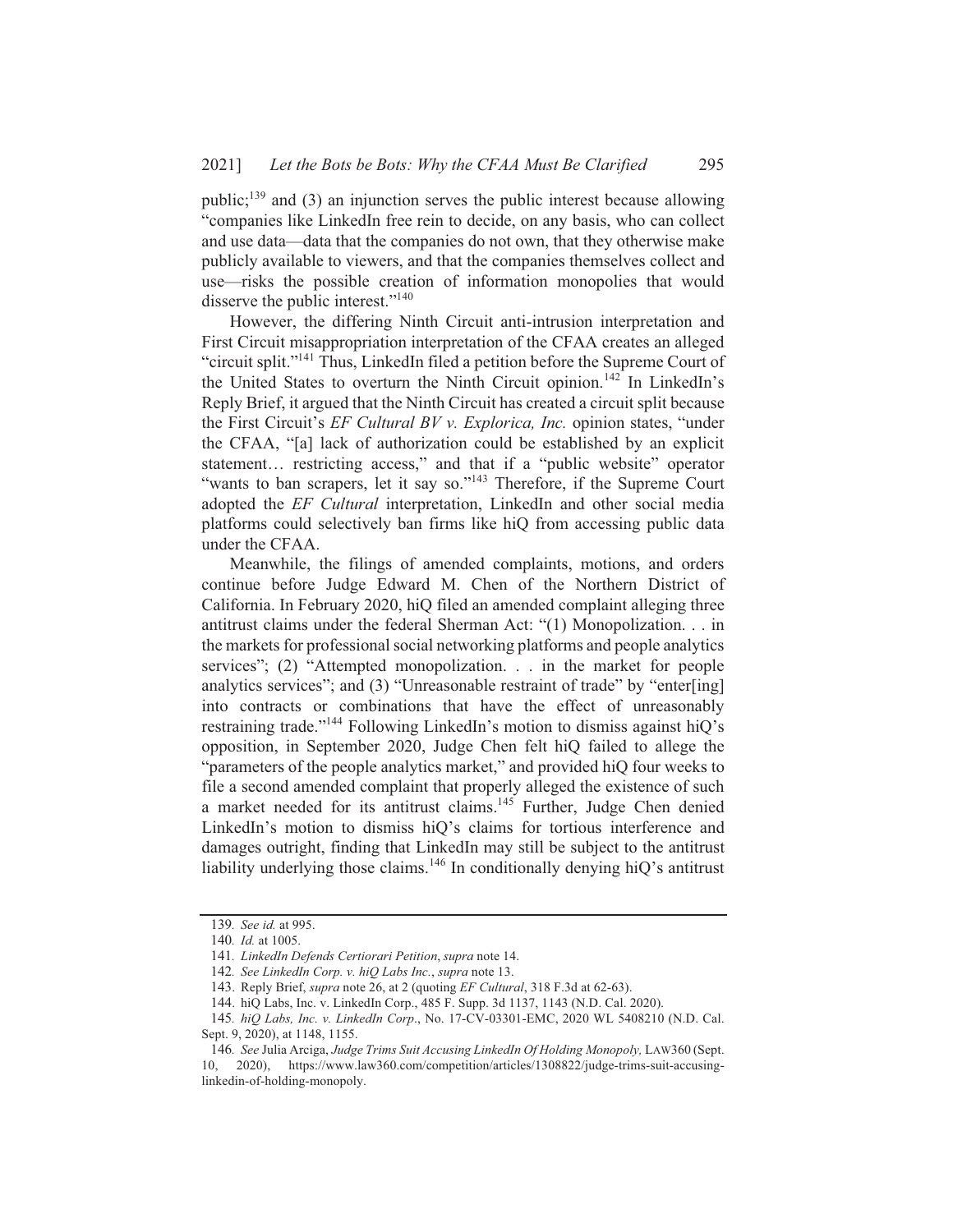claims, acknowledging that LinkedIn is a leading professional social network, Judge Chen pointed out other sources of public information, "such as Google and Facebook or other industry directories and sources."<sup>147</sup> In the most recent decision at the District Court level in April 2021, Judge Chen merely denied hiQ's motion to dismiss LinkedIn counterclaims for breach of contract, misappropriation, and trespass to chattels.<sup>148</sup> As is apparent, the litigation demonstrates no clear end in sight.

Theoretically, Google and Facebook seem like reasonable alternatives to LinkedIn. However, setting aside the legal definitions, users primarily use LinkedIn for professional networking. Users likely use LinkedIn to connect with colleagues, potential employers or potential employees in their professional industry.<sup>149</sup> Users likely add their complete employment history, skills relevant to their professional pursuits, and only interact with posts relevant to the professional world instead of leisurely activities.<sup>150</sup> An alternative social networking site that could be used for those purposes doesn't exist in the United States. It's unlikely that LinkedIn users use YouTube, Twitter, Instagram, or Facebook the same way as they use LinkedIn.<sup>151</sup> Yet, Judge Chen deemed Google and Facebook as viable alternatives for hiQ to collect the data needed for its products.<sup>152</sup>

Thus, hiQ was left simultaneously litigating before the District Court and awaiting the Ninth Circuit's reevaluation of its previous opinion in light of the Supreme Court's Van Buren decision.<sup>153</sup> While the LinkedIn petition was pending, the Supreme Court reviewed an Eleventh Circuit interpretation of the CFAA in the case U.S. v. Van Buren.<sup>154</sup> In Van Buren, which regards the criminal liability underlying the CFAA, the Eleventh Circuit affirmed the conviction of a police officer who used police databases for personal and financial gain.<sup>155</sup> However, on June 3, 2021, the Supreme Court reversed the conviction, interpreting the CFAA narrowly, holding that "exceeds"

<sup>147.</sup> hiQ Labs, 485 F. Supp. 3d at 1149.

<sup>148.</sup> See Zarish Baig and Kristin L. Bryan, hiO LinkedIn Data Scraping CFAA Ruling Delayed Pending SCOTUS Decision, NAT'L L. REV. (Apr. 26, 2021), https://www.natlawreview.com/article /hiq-linkedin-data-scraping-cfaa-ruling-delayed-pending-scotus-decision.

<sup>149.</sup> See Dave Johnson, 'What is LinkedIn?': A Beginner's Guide to the Popular Professional Networking and Career Development Site, BUS. INSIDER (Sept. 6, 2019), https:// www.businessinsider.com/what-is-linkedin (providing a "Beginner's Guide" on how LinkedIn works, in case the reader is unfamiliar).

<sup>150.</sup> See id.

<sup>151.</sup> See id. (The article states, "But unlike most social networks, LinkedIn is a professional networking site, designed to help people make business connections, share their experiences and resumes, and find jobs.").

<sup>152.</sup> hiQ Labs, 485 F. Supp. 3d at 1149.

<sup>153.</sup> See id. (the current ongoing litigation at the district court-level); LinkedIn Corp. v. hiQ Labs, Inc., No. 19-1116, 2021 WL 2405144, at \*1.

<sup>154.</sup> See Van Buren v. United States, SCOTUSBLOG (last visited Sept. 17, 2021), https:// www.scotusblog.com/case-files/cases/van-buren-v-united-states/.

<sup>155.</sup> See U.S. v. Van Buren, 940 F.3d 1192, 1208 (11th Cir. 2019), cert. granted, (U.S. Apr. 20, 2020) (No. 19-783).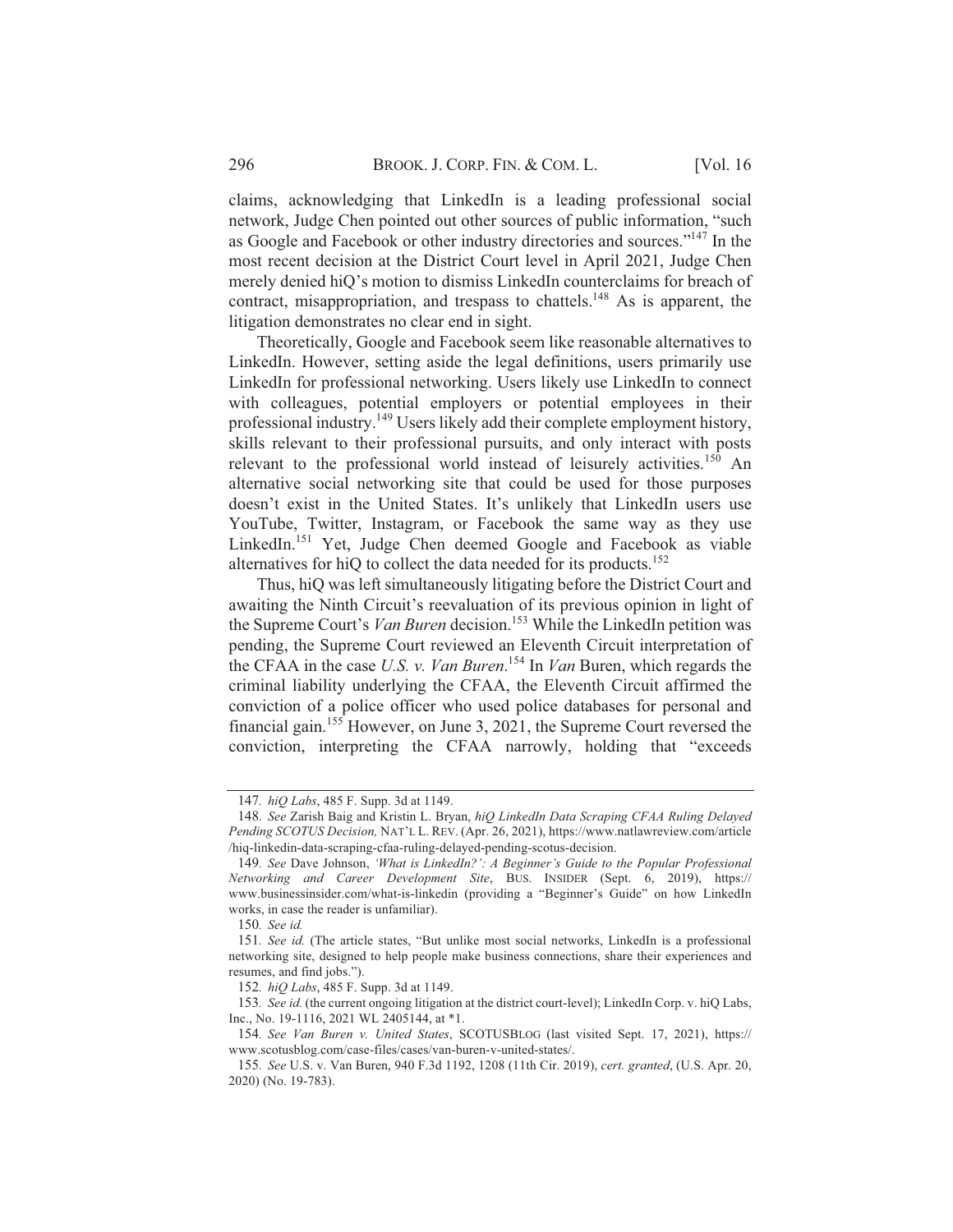authorized access" means "the act of entering a part of the system to which a computer user lacks access privileges."<sup>156</sup> Notably, the Supreme Court applies this holding to civil cases as well.<sup>157</sup> Therefore, on June 14, 2021, the Supreme Court vacated the Ninth Circuit 2019 hiQ holding and remanded the case back down to the Ninth Circuit "for further consideration in light of Van Buren."<sup>158</sup>

Beyond the abstract legal and procedural arguments, there are short-term, real world, drastic consequences arising out of this case. hiQ could ultimately obtain injunctive relief once the case is fully remanded back to the District Court, a vindication of its legal position. However, hiQ has been litigating this case for over four years<sup>159</sup> – the company has only existed for nine years<sup>160</sup> and hasn't been in operation since 2018.<sup>161</sup> During this time, the prospect of LinkedIn banning hiQ from collecting "publicly available" data on a platform with over 500 million profiles caused hiQ to go out of business. $162$ 

There are also long-term, real world, drastic consequences to the outcome of this case. Even if LinkedIn eventually lost, the litigation sunk a competitor, <sup>163</sup> while LinkedIn created a comparable product.<sup>164</sup> Therefore, LinkedIn and other large platforms can take similar measures to siphon off smaller, startup competitors' clients, gaining clients that are spooked away from a competitor's legal troubles, which would obstruct a needed round of funding for said competitors like hiQ.<sup>165</sup> LinkedIn has effectively provided a blueprint to other social media companies who want to selectively thwart third-party data collection for any purpose it sees fit. LinkedIn's victory sets a precedent that accommodates social media companies' information monopolies over the public data on their platforms. Regardless, serious antitrust issues arise while differing court interpretations forecast prolonged litigation with never-ending appeals and motions. With shareholders, quarterly earnings reports, and all corporations' "pathological pursuit of profit and power,"<sup>166</sup> LinkedIn and others with similarly advantageous

<sup>156.</sup> See Dilbeck, supra note 39, quoting U.S. v. Van Buren, 940 F.3d 1192, 1208 (11th Cir. 2019), rev'd and remanded, No. 19-783, 2021 WL 2229206, at \*9 (June 3, 2021).

<sup>157.</sup> U.S. v. Van Buren, 940 F.3d 1192, 1208 (11th Cir. 2019), rev'd and remanded, No. 19-783, 2021 WL 2229206, at \*10 (June 3, 2021).

<sup>158.</sup> LinkedIn Corp. v. hiQ Labs, Inc., No. 19-1116, 2021 U.S. LEXIS 2997 (June 14, 2021).

<sup>159.</sup> See LinkedIn Defends Certiorari Petition, supra note 14 (stating that the cease-and-desist letter was sent in May 2017).

<sup>160.</sup> See hiQ Labs, 938 F.3d at 991 (stating hiQ was founded in 2012).

<sup>161.</sup> See Davis, supra note 41.

<sup>162.</sup> hiQ Labs, 485 F. Supp. 3d at 1142; see Davis, supra note 41.

<sup>163.</sup> see Davis, supra note 41.

<sup>164.</sup> See LinkedIn Talent Insights, supra note 120

<sup>165.</sup> See hiQ Labs, 938 F.3d at 993 (hiQ CEO stated that the cease-and-desist letter stalled a round of funding).

<sup>166.</sup> See generally JOEL BAKAN, THE CORPORATION: THE PATHOLOGICAL PURSUIT OF PROFIT AND POWER (Simon & Schuster, Inc.) (2005).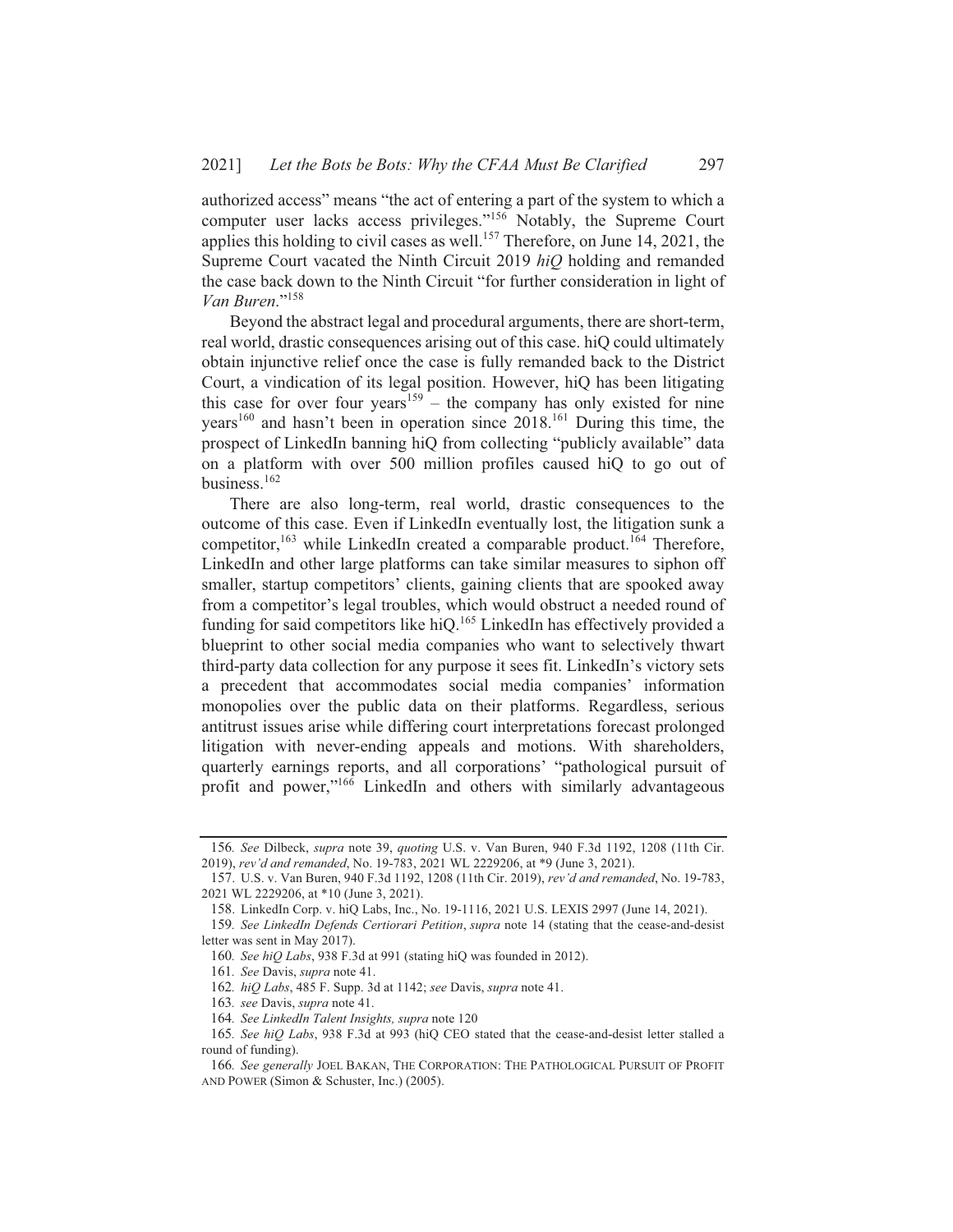positions are practically required to exploit their control of the data on their platforms until their powers are checked.

Naturally, this confusion invites clarity from Congress because the length of litigation and an allegedly unresolved circuit split<sup>167</sup> incentivizes social media companies to engage in anti-competitive selective bot scraping bans, then file motion-after-motion and appeal-after-appeal under the premise that they believe the bot scraping on their public platforms violates the CFAA.

## **III. HOW CONGRESS CAN CLARIFY THE CFAA**

Currently, the term "without authorization" in the CFAA remains undefined, despite the 1996 Amendment significantly broadening Section  $1030(a)(2)$  of the CFAA "from prohibiting unauthorized access that obtains certain sensitive information to prohibiting unauthorized access that obtains any information."<sup>168</sup> As social media platforms became ubiquitous and conducting internet searches of friends' and acquaintances' public profiles became commonplace,<sup>169</sup> Congress neglected to explain whether social media companies could selectively deny access to such public information for any reason it sees fit. If an authentication gate is the only relevant factor, as the Ninth Circuit interprets "without authorization" in the  $hiQ$  case, <sup>170</sup> then Congress must say so. The differing judicial interpretations currently enable LinkedIn to plausibly point to the CFAA as legal cover for selective banning practices, while legislative clarity would make such arguments dead on arrival.

# A. PRACTICAL ISSUES WITH BROADENING AND NARROWING THE **CFAA**

An amendment to Section  $1030(a)(2)$  of the CFAA should practically consider how information is viewed on each major social media platform and whether such information is or isn't behind an authentication gate. For instance, LinkedIn users have the discretion to make their public profiles viewable by simply googling the user's name, seeing the person's LinkedIn profile as a search result, then clicking on that result to view the person's profile, without the searcher ever creating a LinkedIn account.<sup>171</sup> Since information that appears through this simple Google search requires no

<sup>167.</sup> See Reply Brief, *supra* note 26, at 2 (quoting *EF Cultural*, 318 F.3d at 62–63).

<sup>168.</sup> See EF Cultural, 274 F.3d at 582 n.10; O'Connor, supra note 12, at 425.

<sup>169.</sup> See Does Googling Your Friends Make Me a Stalker? THE BOLD ITALIC (Feb. 12, 2014), https://thebolditalic.com/does-googling-your-friends-make-me-a-stalker-the-bold-italic-sanfrancisco-be24c2c6832d (discussing how "we create such immersive profiles of ourselves for the

world to see that it's almost impossible to remain anonymous").

<sup>170.</sup> See O'Connor, supra note 12, at 445 n. 170.

<sup>171.</sup> See hiQ Labs, 938 F.3d at 990 (explaining how LinkedIn users can both make their profiles visible to non-LinkedIn members or can limit certain profile data to LinkedIn members or even just the users' "connections").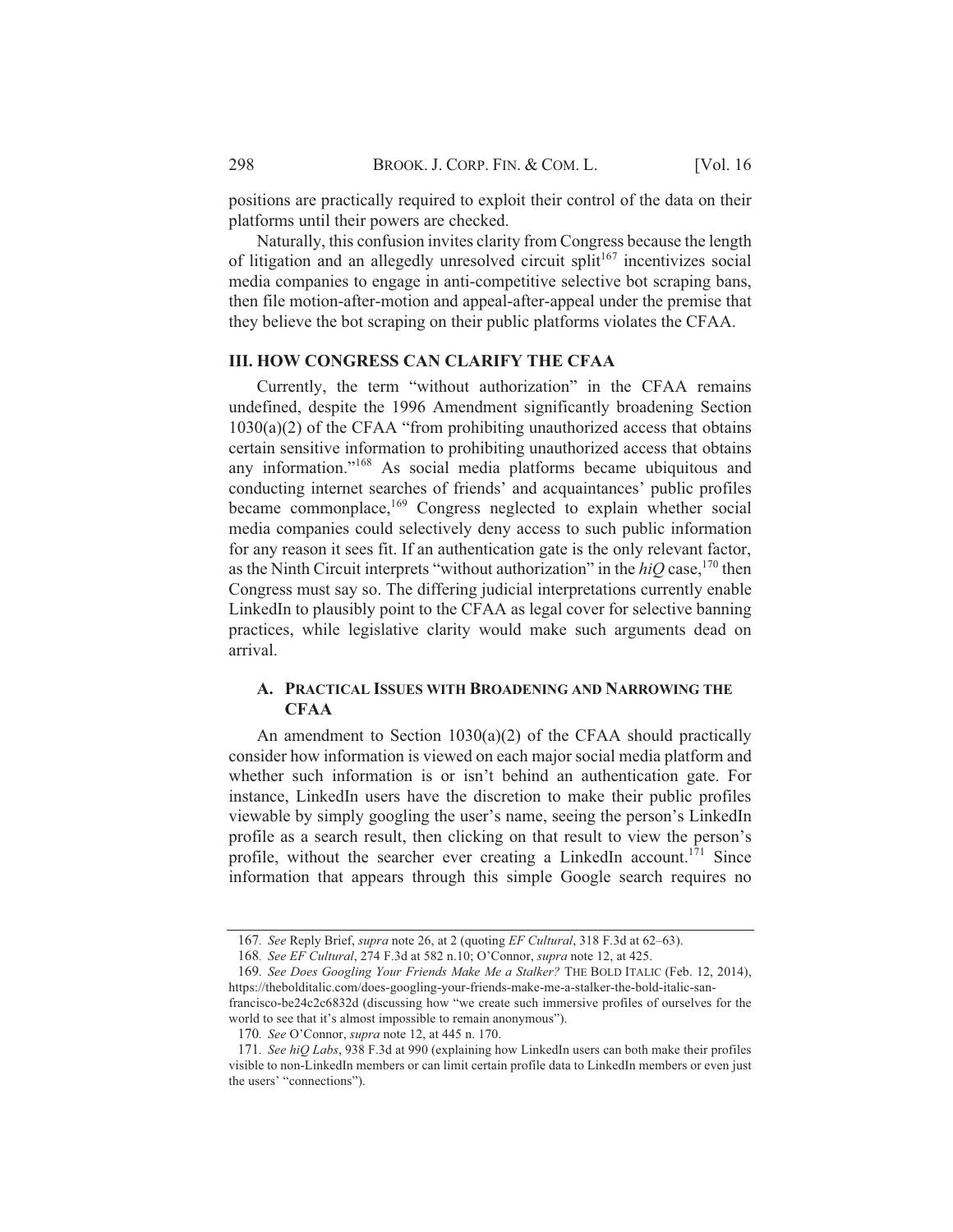passage through an authentication gate, Congress could specify that data collected by this means creates no liability under the CFAA, which would essentially codify the since-vacated  $hiO$  v. LinkedIn decision in the Ninth Circuit.<sup>172</sup>

However, Congress could extend data collection freedom further under the CFAA, as some parties to CFAA litigation have argued.<sup>173</sup> For instance, what if the data collector creates a LinkedIn account for the express purpose of viewing information on LinkedIn profiles that couldn't be viewed without an account?<sup>174</sup> Is the creation of an account and subsequent sign-in to the account considered an authentication gate that provides the social media company the discretionary authority under the CFAA to ban that user? While the courts didn't address this issue in the  $hiQ$  case, the Ninth Circuit said yes, at least when the user bot scraped Facebook profile data.<sup>175</sup> In *Facebook v*. Power Ventures, the Court held that the CFAA granted Facebook the authority to ban bot scrapers, even though "Facebook placed pages behind an authentication gate that any person could circumvent with a free, easy-tocreate account."176

More Facebook litigation ensued, proving that the Facebook v. Power Ventures decision failed to settle the CFAA definition of "without authorization" within the context of Facebook cases, let alone social media platforms generally.<sup>177</sup> In October 2020, Facebook sued Israeli-based companies BrandTotal Ltd. and Unimania Inc. for violating Facebook's terms of services by collecting user profile data for marketing purposes.<sup>178</sup> In that case, BrandTotal used internet browser extensions to scrape passwordprotected data from the browser, irrespective of who was using the computer at a given time, so it's unclear whether individual Facebook users were consistently consenting to BrandTotal's scraping of their data.<sup>179</sup> Given the Ninth Circuit precedent in the  $hiQ$  case,<sup>180</sup> attorneys for BrandTotal argued that because Facebook users agree to share data with them, BrandTotal doesn't "have a service to provide" and would go out of business without a temporary restraining order against Facebook.<sup>181</sup> BrandTotal further asserted

<sup>172.</sup> See id.; LinkedIn Corp. v. hiQ Labs, Inc., No. 19-1116, 2021 WL 2405144, at \*1.

<sup>173.</sup> See Atkins, *supra* note 69 (where BrandTotal and Unimania argue that "users agreed to share" their data with the companies and that the data collected was "innocuous" information that is not sensitive or tied to individuals").

<sup>174.</sup> LinkedIn users can limit certain data to just LinkedIn members. See hiQ Labs, 938 F.3d at 990.

<sup>175.</sup> See generally Facebook, Inc. v. Power Ventures, 844 F.3d 1058 (9th Cir. 2016).

<sup>176.</sup> O'Connor, supra note 12, at 445, (citing Power Ventures, 844 F.3d at 1067 n.1).

<sup>177.</sup> See Atkins, *supra* note 69.

<sup>178.</sup> See Sarah Perez & Zach Whittaker, Facebook Sues Two Companies Engaged In Data Scraping Operations, TECHCRUNCH (Oct. 1, 2020), https://techcrunch.com/2020/10/01/facebooksues-two-companies-engaged-in-data-scraping-operations/.

<sup>179.</sup> See Atkins, supra note 69.

<sup>180.</sup> See hiQ Labs, Inc. v. LinkedIn Corp., 938 F.3d 985, 990 (9th Cir. 2019).

<sup>181.</sup> See Atkins, supra note 69.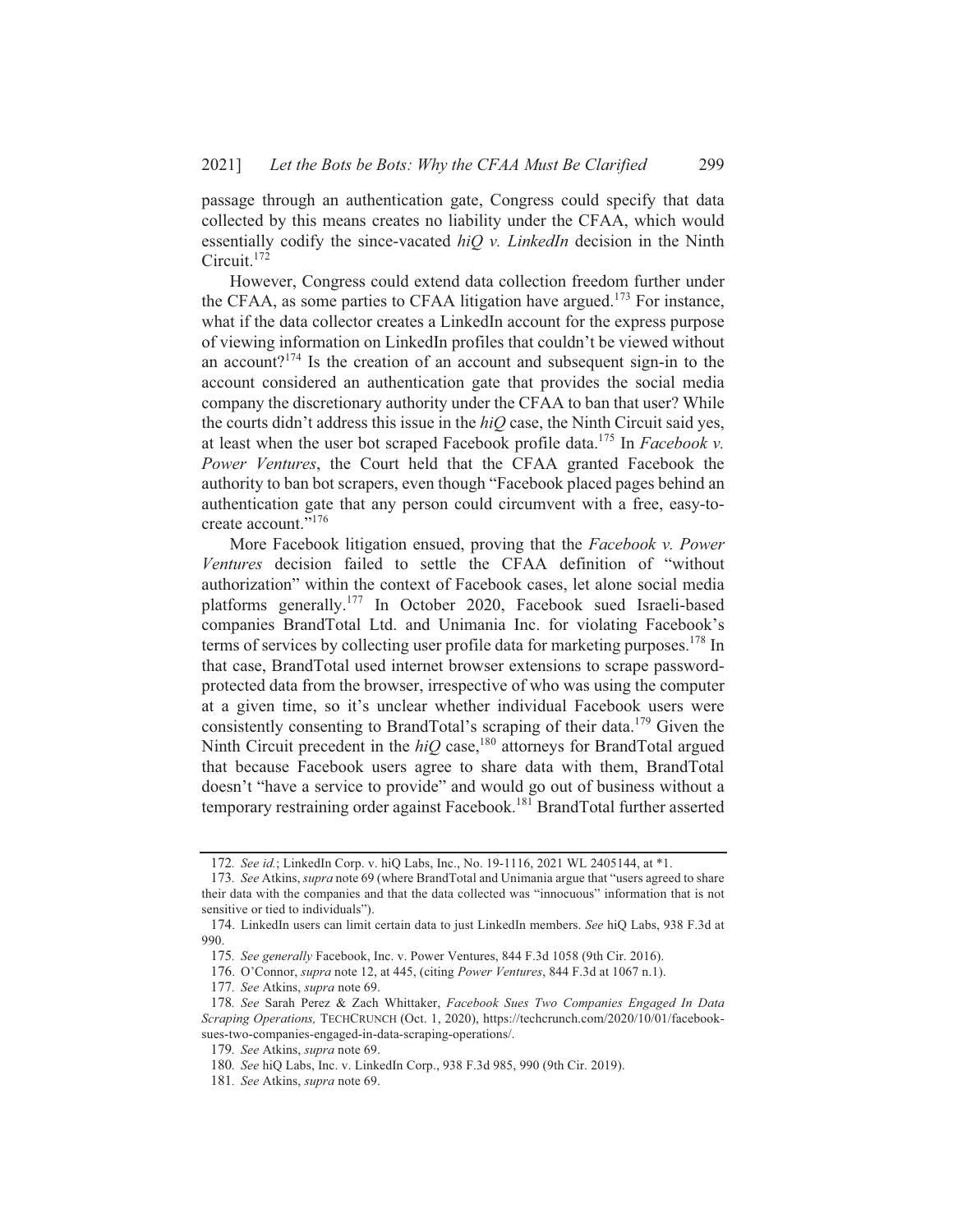that "Facebook has a monopoly over the data," so it "should not have to comply with Facebook's terms and conditions."<sup>182</sup> Further complicating this case is Facebook's consent decree with the Federal Trade Commission, "which required the social media giant to take steps to protect user data from third-parties."<sup>183</sup>

Facebook doesn't just wrangle with private companies and government agencies on bot scraping issues, but academic institutions as well. On October 16, 2020, Facebook sent a letter to the New York University Ad Observatory threatening legal action if the Observatory didn't cease scraping data from political ads on Facebook.<sup>184</sup> Instead of a private data collector, the Ad Observatory is an NYU Engineering School research project with over 6,000 volunteers which, among other things, uncovered that "Facebook was not labeling all political ads to show who had paid for them as its own disclosure rules require."<sup>185</sup> Andy Sellars<sup>186</sup> outlined the Ad Observatory's practices:

Facebook calls what the Ad Observatory does "scraping," but that's not what this is. The data source, the "Ad Observer," is a browser plugin. Researches often use plugins like these to collect information for data science and algorithmic accountability projects. It isn't a script serially visiting websites in some independent or autonomous way from a human at a browser. It is a small piece of software, installed by the data subject, that extracts data from the local copy of a webpage that is inherently made when a person loads website onto a computer... A plugin more naturally gives an opportunity for data subject consent, or revocation of consent. You can, as the Ad Observer does, explain to the data subject what you plan to do before you do it, and give the data subject an unambiguous way to manifest their consent... scraping data off of sites is rarely done with this level of informed user choice.<sup>187</sup>

Thus, the type of data collection by NYU Ad Observatory doesn't raise the same user consent concerns that Judge Spero raised in the BrandTotal case.<sup>188</sup> In defending its right to selectively ban the NYU Ad Observatory,

<sup>182.</sup> Id.

 $183.$  *Id.* 

<sup>184.</sup> See Kim Lyons, Facebook Wants the NYU Ad Observer To Quit Collecting Data About Its Ad Targeting, THE VERGE (Oct. 23, 2020), https://www.theverge.com/2020/10/23/21531232/ facebook-nyu-ads-politics-data-election.

<sup>185.</sup> Id.

<sup>186.</sup> Mr. Sellars is the Founding Director of the BU/MIT Technology Law Clinic, a collaboration of Boston University School of Law and the Massachusetts Institute of Technology. See Andy Sellars, Facebook's Threat To The NYU Ad Observatory Is An Attack On Ethical Research, NIEMAN JOURNALISM LAB AT HARV. (Oct. 29, 2020), https://www.niemanlab.org/2020/10/facebooksthreat-to-the-nyu-ad-observatory-is-an-attack-on-ethical-research/.

<sup>187.</sup> Id.

<sup>188.</sup> See Atkins, *supra* note 69 (where Magistrate Judge Spero raised doubts as to whether a user consistently consents to BrandTotal's use of their data, since "any browser that has the extension collects data regardless of who is using the computer").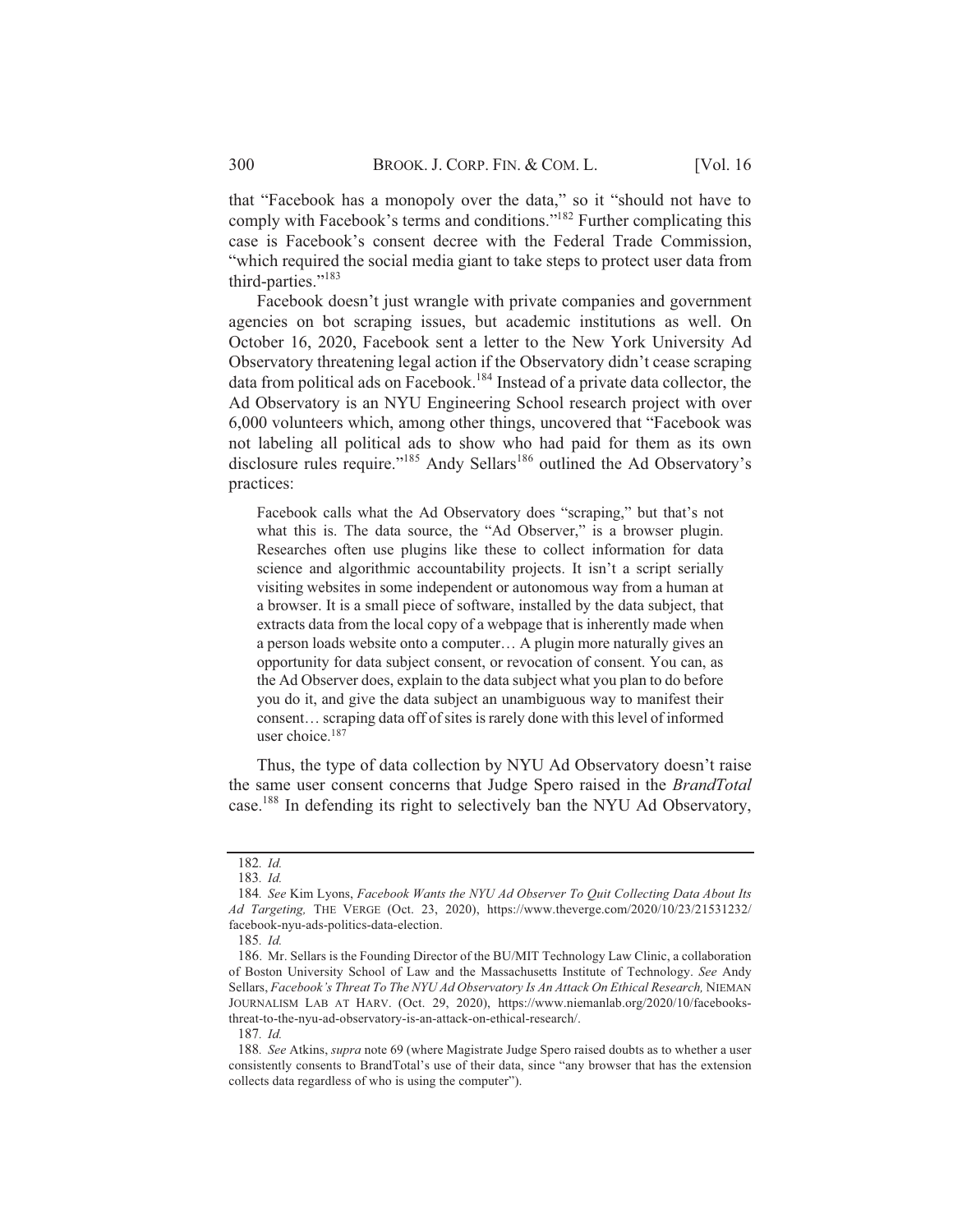Facebook deploys a familiar argument: that the CFAA triggers liability when bot scrapers violate Facebook's terms of service, since "Facebook is not a 'public' website because users log in to see its contents," thus distinguishing itself from public platforms like Twitter, Google, and LinkedIn.<sup>189</sup>

In August 2021, "Facebook shut down accounts belonging to two academic researchers... cutting off their ability to study political ads and misinformation on the world's biggest social network... accus[ing] the academics of engaging in 'unauthorized scraping' and compromising user privacy on the platform, claims that Facebook's many critics are slamming as a thin pretense for killing the transparency work."<sup>190</sup> In response, Firefox developer Mozilla stated that it "reviewed [the Ad Observatory] twice, conducting both a code review and examining the consent flow" before recommending the browser extension through its storefront, and that Facebook's claims "simply do not hold water."<sup>191</sup> Clearly, the courts haven't settled whether CFAA liability is triggered once the data collector has passed an initial authentication gate, so private companies can act zealously against bot scrapers.

As demonstrated above, even though both BrandTotal and the NYU Ad Observatory passed through Facebook's login threshold and therefore violated Facebook's terms of service, the facts of the two cases are highly distinguishable. While BrandTotal argued that the CFAA allows them to bot scrape in spite of Facebook's terms and conditions,<sup>192</sup> Facebook argued that both private company BrandTotal and the NYU Ad Observatory can't bot scrape Facebook user data because user logins constitute an "authentication" for CFAA purposes.<sup>193</sup> To resolve this, Congress could favor data collectors, even once such companies are scraping data that can only be obtained after passing through a log-in. Since anyone can create a Facebook account, one can argue that the CFAA shouldn't trigger liability for use of a platform that can be easily accessed by anyone with a computer. Such a stance by Congress would extend the rights of data collectors past the precedent set by the  $hiQ$ and Facebook v. Power Ventures decisions.

Given the slippery slope of allowing the bot scraping of profile data that can only be viewed with an account,  $194}$  Congress should consider limiting

<sup>189.</sup> Sellars, supra note 186.

<sup>190.</sup> Taylor Hatmaker, Facebook Cuts Off NYU Researcher Access, Prompting Rebuke from Lawmakers, TECHCRUNCH (Aug. 4, 2021), https://techcrunch.com/2021/08/04/facebook-adobservatory-nyu-researchers/?guccounter=1.

<sup>191.</sup> Id. In addition, Senator Ron Wyden (D-OR) and Senator Mark Warner (D-VA) expressed their displeasure with Facebook's actions. See id.

<sup>192.</sup> See Atkins, supra note 69.

<sup>193.</sup> See id.; Sellars, supra note 186.

<sup>194.</sup> In 2016, British data analytics firm Cambridge Analytica bot-scraped Facebook user profiles to influence voters leading up to the 2016 U.S. Presidential election between Donald Trump and Hillary Clinton. See Natasha Lomas, Facebook Staff Raised Concerns About Cambridge Analytica September 2015, Per Court Filing, TECHCRUNCH (Mar. 22, 2019), in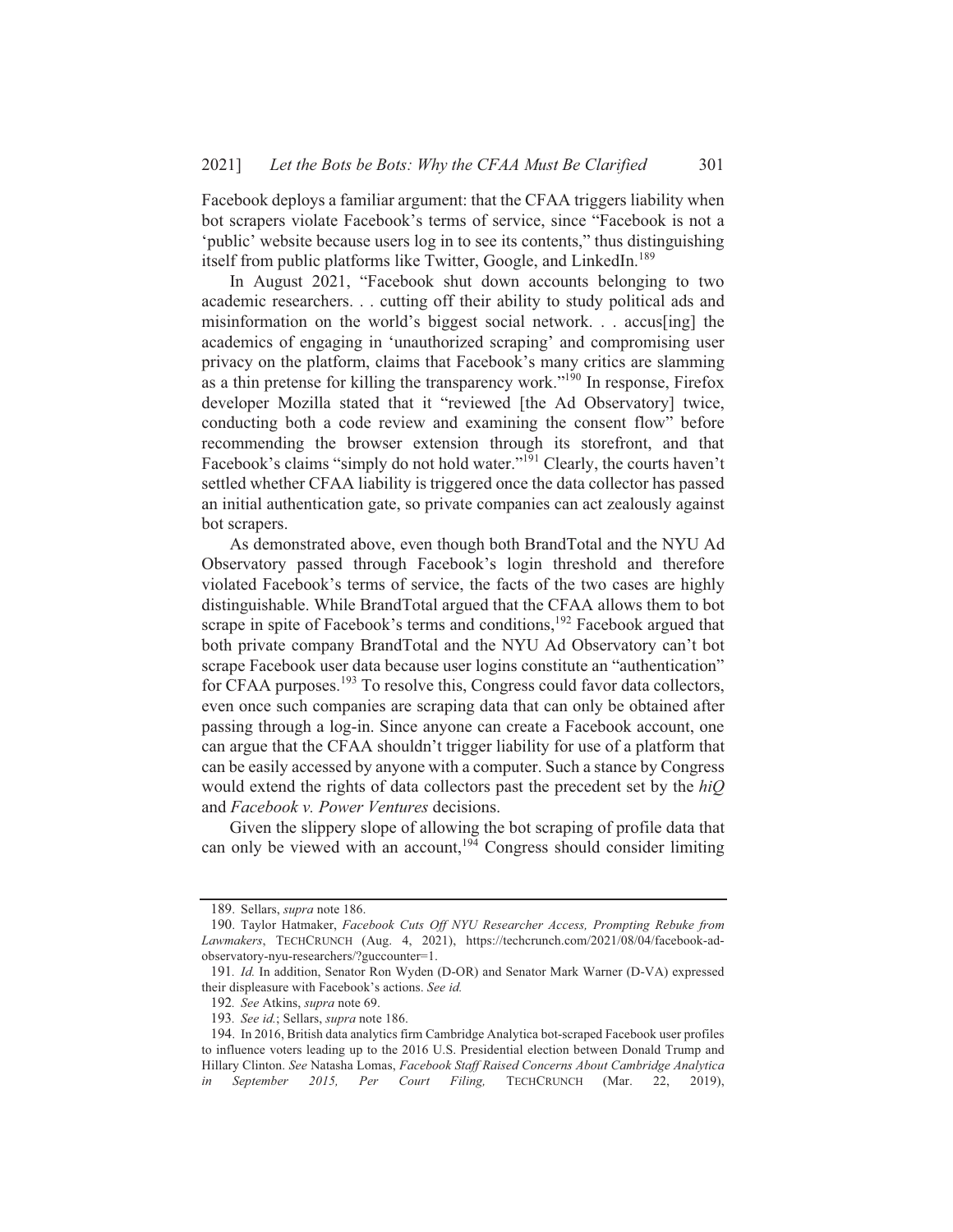data collectors' immunity from the CFAA to data that is fully public, like in the *hiQ* case. Such a clarification would be easy for courts to follow, and ambiguous interpretations of "without authorization" would be less likely to arise. However, such a clarification would deem the data collection by the NYU Ad Observatory<sup>195</sup> in violation of the CFAA, despite the public interest in academic research of proliferation of political advertising on Facebook, given scandals including Cambridge Analytica.<sup>196</sup> Andy Sellars argues that NYU Ad Observatory's data collection should be lawfully protected, "especially when it provides us a rare insight into how political advertisements are influencing voters in" meaningful national elections.<sup>197</sup>

Further, allowing a simple log-in to serve as the threshold that provides social media companies the authority to ban data collection allows Facebook to hold an information monopoly over the data on its platform. Facebook greatly exceeds LinkedIn in terms of number of users.<sup>198</sup> If Congress intends to amend the CFAA to ensure public data on social media platforms is not privately owned and can be collected by anyone with a computer, then limiting data collectors' immunity from the CFAA to data that can be viewed without a log-in threshold may protect data collectors' bot scraping of LinkedIn, Google, or Twitter data, but will only refine Facebook's information monopoly. Given the privacy concerns for users, such as in the BrandTotal case, judicial discretion may be needed when data collectors gather data on Facebook's site in violation of its terms and services, since user consent can often be obtained in an imperfect manner that raises consumer protection concerns.<sup>199</sup>

#### **B. THE POLICY SOLUTION**

The demonstrable complexities of website authentication gates indicate there is no one-size-fits-all solution. In assessing how CFAA clarification can best meet policy goals, Congress must apply the CFAA differently for each social media platform. For profile data that can be viewed without a log-in, such as on Twitter and LinkedIn,<sup>200</sup> website owners would have no authority under the CFAA to ban bot scraping, which would codify the Ninth Circuit's

https://techcrunch.com/2019/03/22/facebook-staff-raised-concerns-about-cambridge-analytica-inseptember-2015-per-court-filing/.

<sup>195.</sup> See Sellars, supra note 186.

<sup>196.</sup> See Lomas, supra note 194.

<sup>197.</sup> Sellars, supra note 186.

<sup>198.</sup> See Social Media Fact Sheet, supra note 1 (as of 2019, 27% of U.S. adults use LinkedIn, while 69% of U.S. adults use Facebook).

<sup>199.</sup> See Atkins, *supra* note 69 (explaining that Magistrate Judge Spero raised doubts as to whether a user consistently consents to BrandTotal's use of their data, since "any browser that has the extension collects data regardless of who is using the computer").

<sup>200.</sup> See Sellars, *supra* note 186 (saying that Facebook claims that it "is not a "public" website because users log in to see its contents... a power that is denied to other major platforms like Twitter, Google, or LinkedIn").